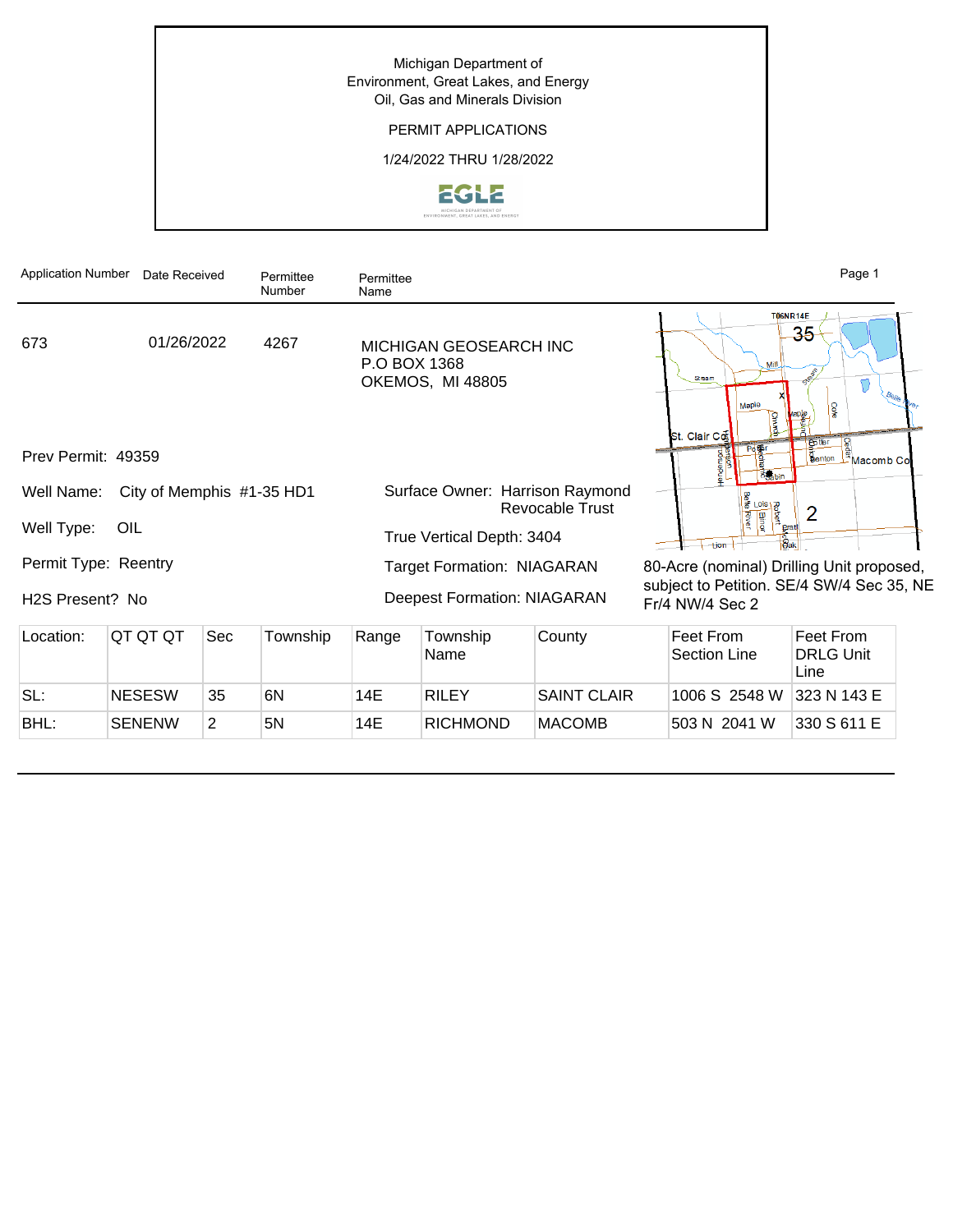# PERMIT APPLICATIONS

### 1/24/2022 THRU 1/28/2022

**EGLE** MICHIGAN DEPARTMENT OF<br>ENVIRONMENT, GREAT LAKES, AND ENERGY

| <b>Application Number</b>    | Date Received                   | Permittee<br>Number | Permittee<br>Name |                             |                                        |        |                           |   | Page 1                                |
|------------------------------|---------------------------------|---------------------|-------------------|-----------------------------|----------------------------------------|--------|---------------------------|---|---------------------------------------|
| 61594                        | 1/28/2022                       | 5320                | PO BOX 1560       | SAVOY ENERGY LP             | 920 HASTINGS STREET, SUITE A           |        | 30                        |   |                                       |
|                              | API Well No: 21-025-62027-02-00 |                     |                   |                             | TRAVERSE CITY, MI 49685-1560           |        |                           | x |                                       |
| Prev Permit: 61534           |                                 |                     |                   |                             |                                        |        |                           |   |                                       |
| Well Name:                   | <b>KORN 5-30 HD3</b>            |                     |                   |                             |                                        |        | <b>T04SR07W</b>           |   |                                       |
| Well Type: Oil               |                                 |                     |                   |                             | Surface Owner: Korn, Norman and Linda  |        | 31                        |   |                                       |
|                              | Well Permit Type: Re-entry      |                     |                   | True Vertical Depth: 3468FT |                                        |        |                           |   |                                       |
| H <sub>2</sub> S Present? No |                                 |                     |                   |                             | Target Formation: TRENTON-BLACK RIVER  |        |                           |   |                                       |
|                              |                                 |                     |                   |                             | Deepest Formation: TRENTON-BLACK RIVER |        | Sec 31, SW/4 SE/4 Sec 30  |   | 120-Acre R303 Drilling Unit, W/2 NE/4 |
| Location:                    | QT QT QT                        | Sec                 | Township          | Range                       | Township<br>Name                       | County | Feet From<br>Section Line |   | Feet From<br><b>DRLG Unit</b><br>Line |

BHL: SESWNE 31 4S 7W BURLINGTON CALHOUN 2250 N 1985 E 407 S 654 E

SL: NESWSE 30 4S 7W BURLINGTON CALHOUN 800 S 1671 E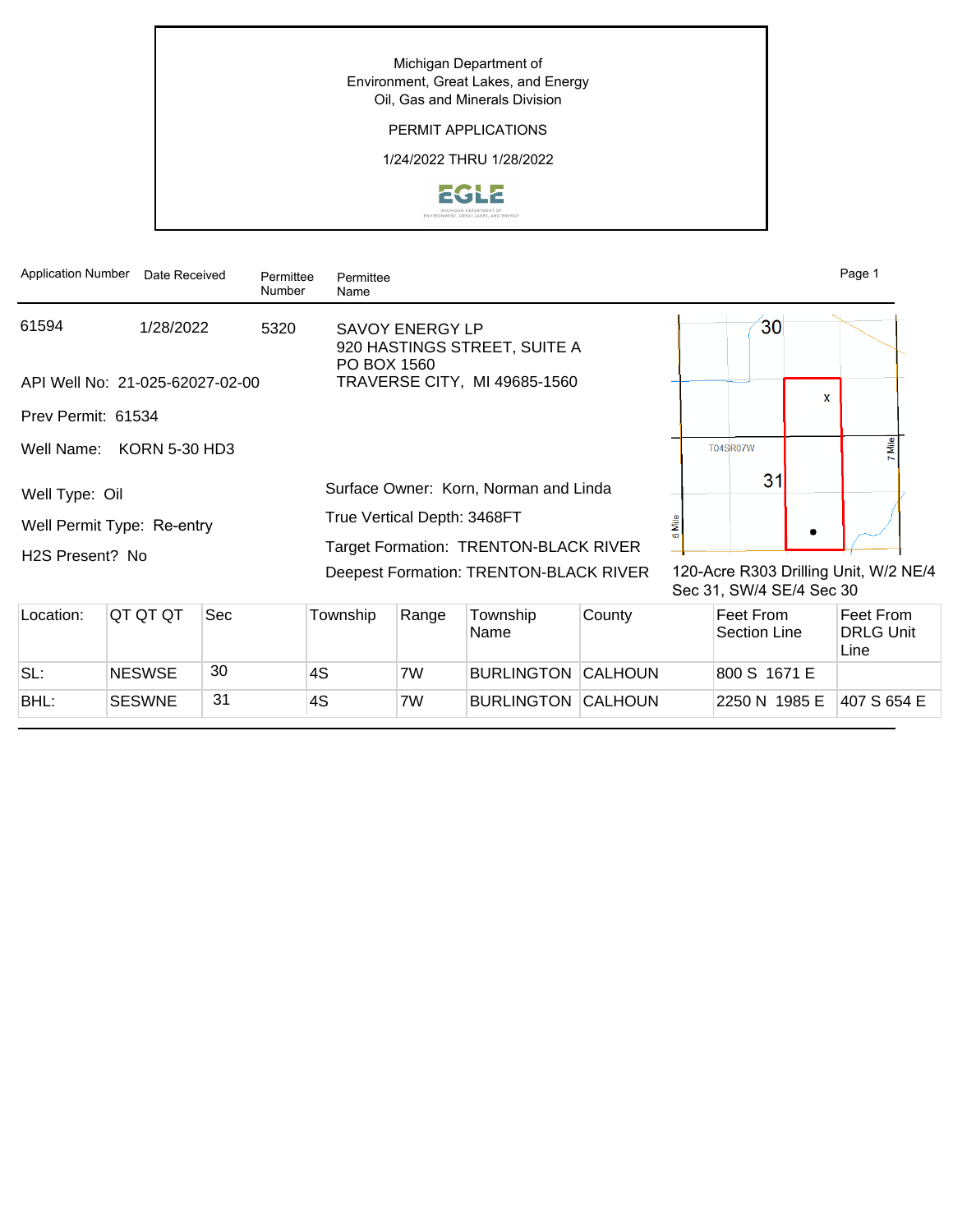#### UPDATED PERMITS

1/24/2022 THRU 1/28/2022



Permittee Number Permittee Name Application Number Permittee Permittee Permittee Permittee Permittee Permittee Permittee Permittee Permittee P

#### $PLUGGING'$ **R** UVT WE VIQP '**R** UUWGF:

| 29605 | 6371 | <b>BREITBURN OPERATING</b><br>LIMITED PARTNERSHIP  |
|-------|------|----------------------------------------------------|
|       |      | 1111 BAGBY STREET. SUITE 1600<br>HOUSTON, TX 77002 |

API Well Number: 21-039-29605-00-00

Well Name: KERR ET AL 1-4

Plug Inst. Issue Date: 9/29/2021

| <b>I</b> Location | <b>IQT QT QT</b> | <b>Sec Township</b> | Range | <b>Township Name</b> | 'County   | Feet From<br>Section Line | <b>IFeet From DRLG</b><br>Unit |
|-------------------|------------------|---------------------|-------|----------------------|-----------|---------------------------|--------------------------------|
| ISL:              | S2NWNE           | <b>28N</b>          | 14W   | <b>FREDERIC</b>      | ICRAWFORD | l 976 N 694 W             | 1976 N 626 E                   |
| BHL:              | S2NWNE           | <b>28N</b>          | l4W   | <b>FREDERIC</b>      | ICRAWFORD |                           |                                |

Comment: App to P&A expires on 12/15/2023; Extended by one year.

 $- - - - - -$ 

5367 2545

UNION OIL CO OF CALIFORNIA 2210 W. PINE RIVER RD. BRECKENRIDGE, MI 48615

API Well Number: 21-035-05367-00-00

Well Name: PURE SHELL VAN HORN, A E 1-A

Plug Inst. Issue Date: 1/24/2022

| Location | <b>IQT QT QT</b> |    | <b>Sec Township</b> | Range | <b>Township Name</b> | l Countv      | Feet From<br>Section Line | <b>IFeet From DRLG</b><br>Unit |
|----------|------------------|----|---------------------|-------|----------------------|---------------|---------------------------|--------------------------------|
| ISL:     | INENWSW          | פו | 18N                 | 6W    | l FREEMAN            | <b>ICLARE</b> | l 330 N 990 W             |                                |
| IBHL:    | INENWSW          |    | 18N                 | l6W   | l FREEMAN            | <b>ICLARE</b> |                           |                                |

Comment: App to Re-P&A expires on 1/24/2023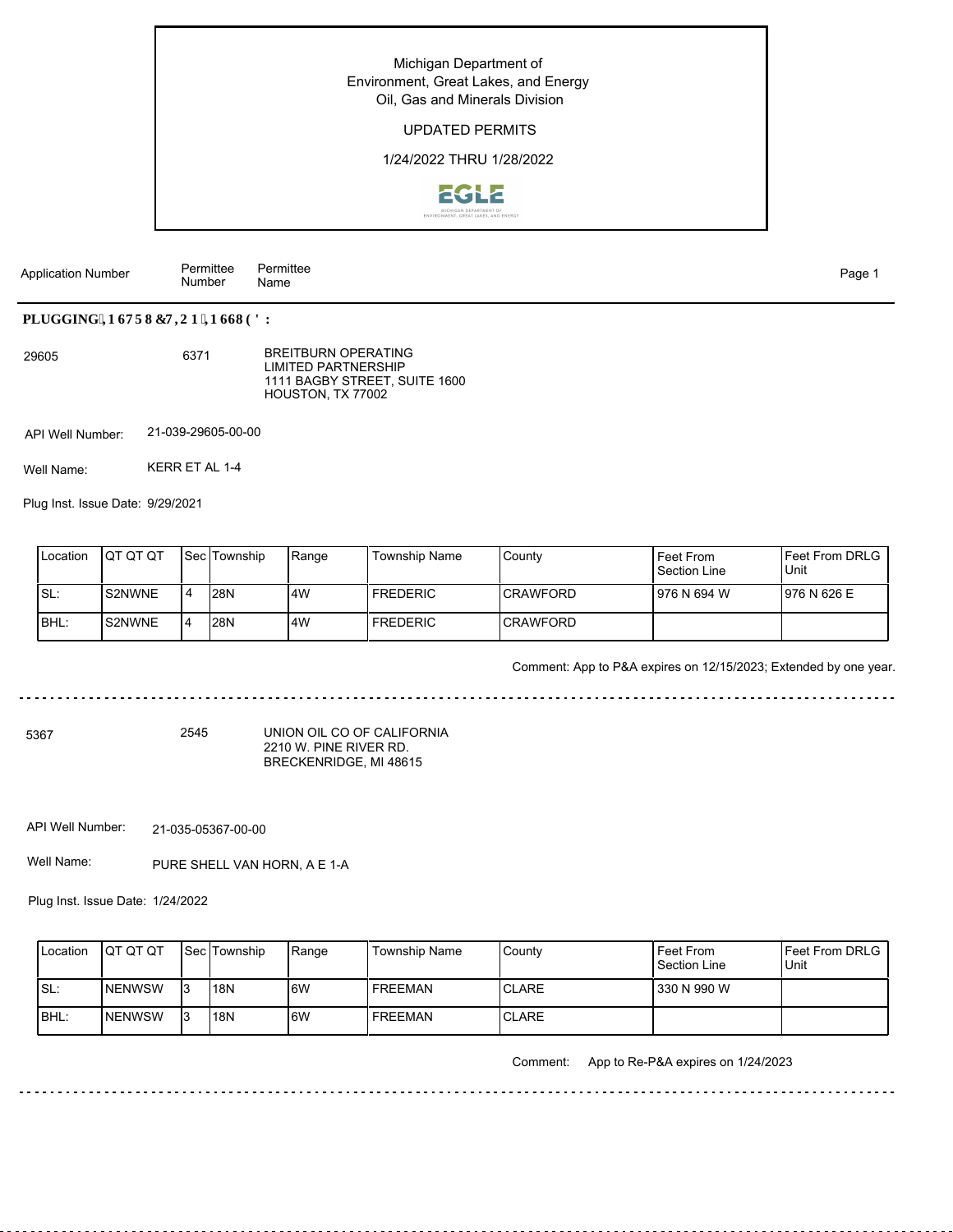## UPDATED PERMITS

### 1/24/2022 THRU 1/28/2022



| <b>Application Number</b> | Permittee<br>Number | Permittee<br>Name                                                                            | Page 2 |
|---------------------------|---------------------|----------------------------------------------------------------------------------------------|--------|
| 61448                     | 4934                | FEDERATED OIL AND GAS<br>PROPERTIES INC<br>PO BOX 946<br><b>TRAVERSE CITY, MI 49685-0946</b> |        |
| API Well Number:          | 21-045-39357-04-00  |                                                                                              |        |
| Well Name:                | WHITING 1-35D HD-1  | True Vertical Depth:<br>3809                                                                 |        |

Plug Inst. Issue Date: 1/26/2022

| <b>I</b> Location | <b>IQT QT QT</b> |    | l Sec lTownship | Range | ' Township Name | County        | Feet From<br>Section Line | <b>IFeet From DRLG</b><br><b>Unit</b> |
|-------------------|------------------|----|-----------------|-------|-----------------|---------------|---------------------------|---------------------------------------|
| ISL:              | <b>INWNENW</b>   | 35 | I <sub>2N</sub> | 4W    | <b>EATON</b>    | IEATON        | l 602 N 1505 W            |                                       |
| IBHL:             | <b>ISENWNE</b>   | 35 | I <sub>2N</sub> | 4W    | <b>EATON</b>    | <b>IEATON</b> | 985 N 1810 E              | 1985 N 480 E                          |

Comment: App to P&A expires on 6/17/2022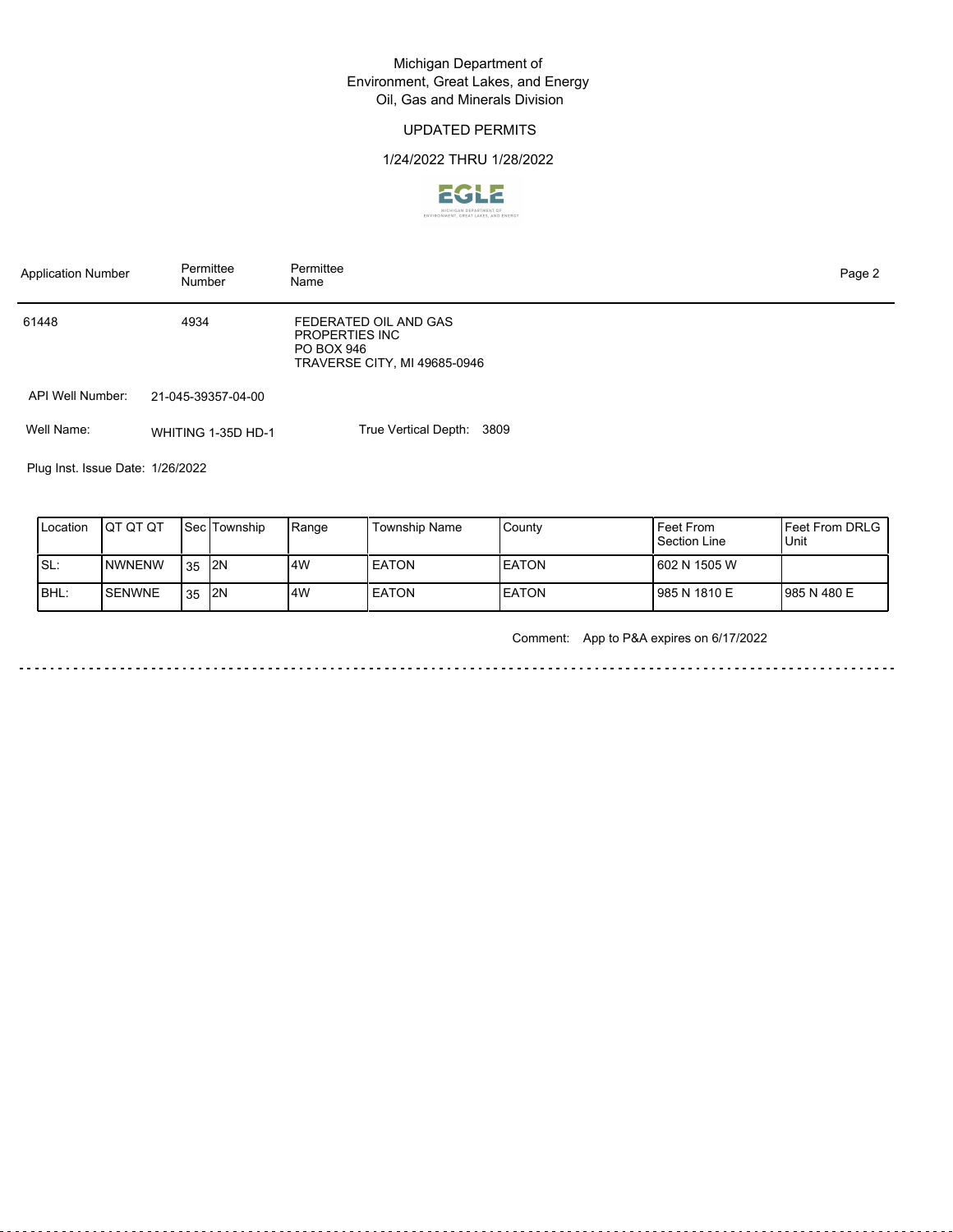### UPDATED PERMITS

#### 1/24/2022 THRU 1/28/2022



Application Number Permittee Permittee Permittee Permittee Permittee Permittee Page 3

Permittee Permittee Name

Number

#### **RECORD OF WELL PLUGGING:**

17021 40

MUSKEGON DEVELOPMENT COMPANY 1425 S MISSION RD MOUNT PLEASANT, MI 48858

API Well Number: 21-129-17021-00-00

Well Name: STATE FOSTER E-3

Plugging Date: 5/8/2019

| Location | <b>IQT QT QT</b> |    | <b>Sec Township</b> | <b>I</b> Range | <b>Township Name</b> | l Countv        | l Feet From<br>Section Line | <b>IFeet From DRLG</b><br>Unit |
|----------|------------------|----|---------------------|----------------|----------------------|-----------------|-----------------------------|--------------------------------|
| SL:      | <b>INWSENE</b>   | 28 | 124N                | 2E             | <b>FOSTER</b>        | IOGEMAW         | 1990 S 990 E                | 1990 S 990 E                   |
| IBHL:    | INWSENE          | 28 | 124N                | '2E            | l FOSTER             | <b>I</b> OGEMAW |                             |                                |

17021 40 MUSKEGON DEVELOPMENT COMPANY 1425 S MISSION RD MOUNT PLEASANT, MI 48858

API Well Number: 21-129-17021-01-00

Well Name: STATE FOSTER E-3 HD1 True Vertical Depth: 4247

Plugging Date: 5/8/2019

| Location | <b>IQT QT QT</b> |    | l Sec lTownship | Range | Township Name | County         | Feet From<br>Section Line | <b>IFeet From DRLG</b><br>Unit |
|----------|------------------|----|-----------------|-------|---------------|----------------|---------------------------|--------------------------------|
| ISL:     | <b>NWSENE</b>    | 28 | 124N            | 2E    | l FOSTER      | <b>IOGEMAW</b> | 1672 N 967 E              |                                |
| BHL:     | INWNWNW          | 27 | 124N            | 2E    | l FOSTER      | IOGEMAW        | 440 N 348 W               |                                |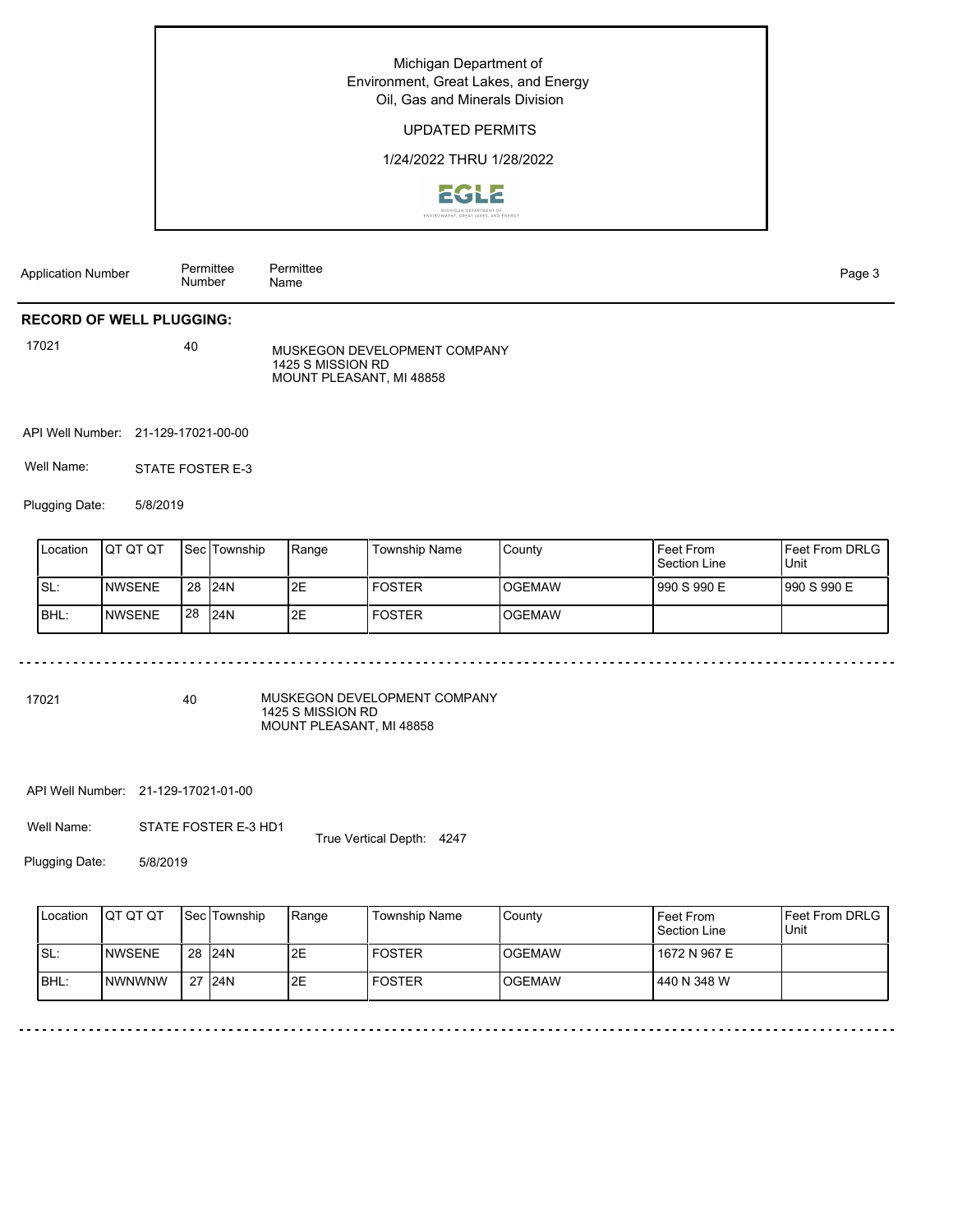### UPDATED PERMITS

#### 1/24/2022 THRU 1/28/2022



| <b>Application Number</b> | Permittee<br>Number | Permittee<br>Name                                                             | Page 4 |
|---------------------------|---------------------|-------------------------------------------------------------------------------|--------|
| 17882                     | 40                  | MUSKEGON DEVELOPMENT<br>COMPANY 1425 S MISSION RD<br>MOUNT PLEASANT, MI 48858 |        |

API Well Number: 21-129-17882-00-00

Well Name: STATE FOSTER "K" 5

Plugging Date: 5/16/2019

| <b>Location</b> | <b>IQT QT QT</b> |    | <b>I</b> Sec ITownship | Range | Township Name | County         | Feet From<br>Section Line | IFeet From DRLG I<br>Unit |
|-----------------|------------------|----|------------------------|-------|---------------|----------------|---------------------------|---------------------------|
| !SL∶            | INWNESW          | 28 | 124N                   | 2E    | l FOSTER      | <b>IOGEMAW</b> | 330 N 990 E               | 330 N 1650 W              |
| BHL:            | INWNESW          | 28 | 124N                   | 2E    | l FOSTER      | IOGEMAW        |                           |                           |

18342 40

MUSKEGON DEVELOPMENT COMPANY 1425 S MISSION RD MOUNT PLEASANT, MI 48858

API Well Number: 21-129-18342-00-00

Well Name: STATE FOSTER K-8

Plugging Date: 5/22/2019

| <b>I</b> Location | <b>IQT QT QT</b> |      | I Sec I Township | Range | <b>Township Name</b> | County         | Feet From<br>Section Line | <b>IFeet From DRLG</b><br>Unit |
|-------------------|------------------|------|------------------|-------|----------------------|----------------|---------------------------|--------------------------------|
| ISL:              | Inwswsw          | 28   | 124N             | 2E    | l FOSTER             | <b>IOGEMAW</b> | 990 S 330 W               | 1990 S 330 W                   |
| BHL:              | INWSWSW          | l 28 | 124N             | 2E    | <b>FOSTER</b>        | IOGEMAW        |                           |                                |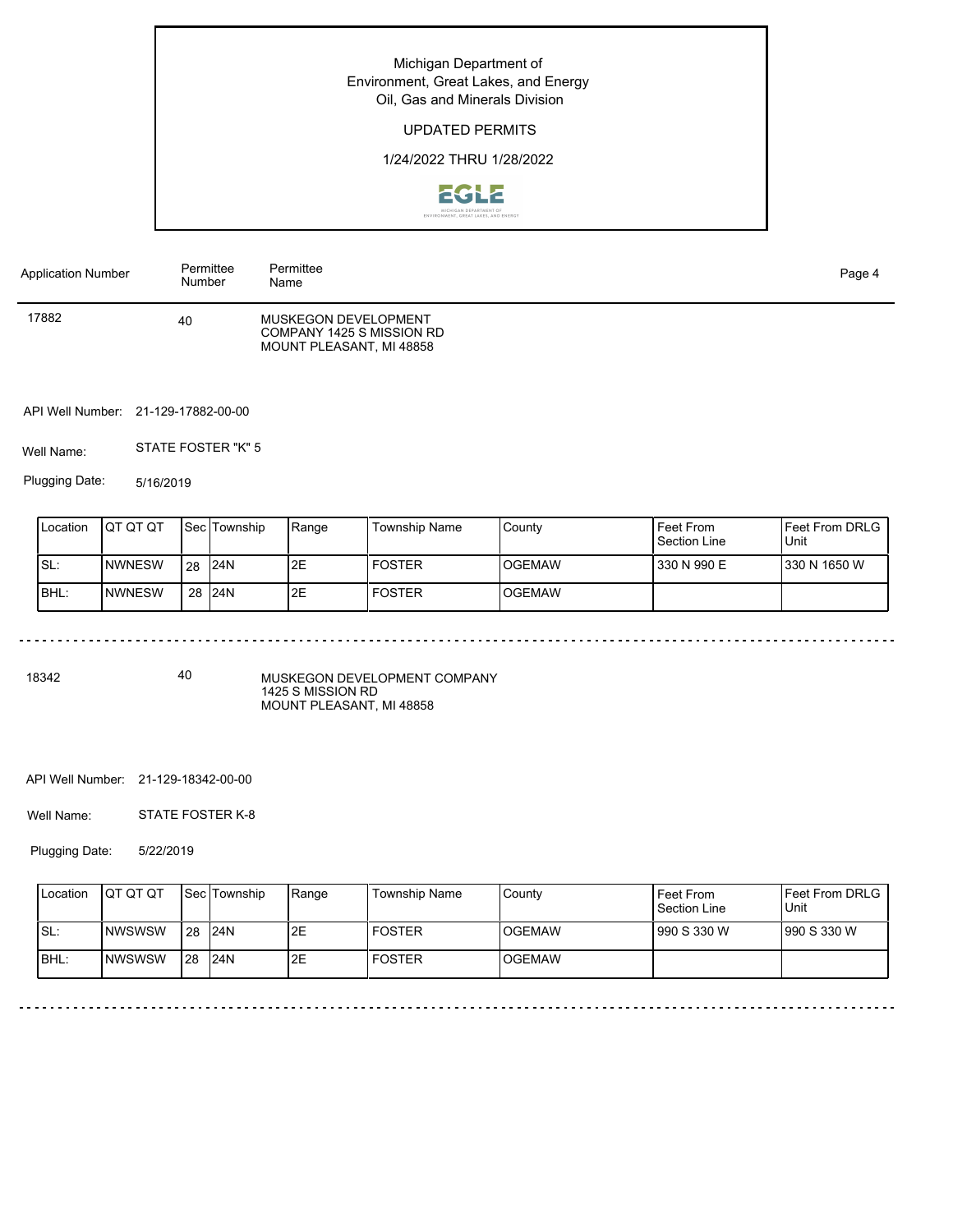### UPDATED PERMITS

#### 1/24/2022 THRU 1/28/2022



| <b>Application Number</b> | Permittee<br>Number | Permittee<br>Name                                    | Page 5 |
|---------------------------|---------------------|------------------------------------------------------|--------|
| 5570                      | 2545                | UNION OIL CO OF CALIFORNIA<br>2210 W. PINE RIVER RD. |        |

API Well Number: 21-035-05570-00-00

Well Name: SWITZER, FLOYD O 2

Plugging Date: 9/21/2021

| <b>Location</b> | <b>IQT QT QT</b> |      | <b>Sec Township</b> | Range | Township Name  | l Countv     | Feet From<br>Section Line | IFeet From DRLG I<br>Unit |
|-----------------|------------------|------|---------------------|-------|----------------|--------------|---------------------------|---------------------------|
| ISL:            | INESESW          | 127  | 19N                 | l6W   | <b>REDDING</b> | <b>CLARE</b> | 990 S 450 E               |                           |
| IBHL:           | <b>INESESW</b>   | l 27 | 19N                 | 6W    | <b>REDDING</b> | ICLARE.      |                           |                           |

5845 2298

UNION OIL CO OF CALIFORNIA 2210 W. PINE RIVER RD. BRECKENRIDGE, MI 48615

BRECKENRIDGE, MI 48615

API Well Number: 21-035-05845-00-00

Well Name: SWITZER, FLOYD O 4

Plugging Date: 10/21/2021

| Location | <b>IQT QT QT</b> |     | <b>Sec Township</b> | Range | <b>Township Name</b> | County        | Feet From<br>Section Line | <b>IFeet From DRLG</b><br>Unit |
|----------|------------------|-----|---------------------|-------|----------------------|---------------|---------------------------|--------------------------------|
| !SL∶     | <b>S2SESW</b>    | 127 | l19N                | 6W    | REDDING              | <b>ICLARE</b> | 330 S 600 E               |                                |
| BHL:     | <b>S2SESW</b>    | 127 | l19N                | 6W    | REDDING              | <b>ICLARE</b> |                           |                                |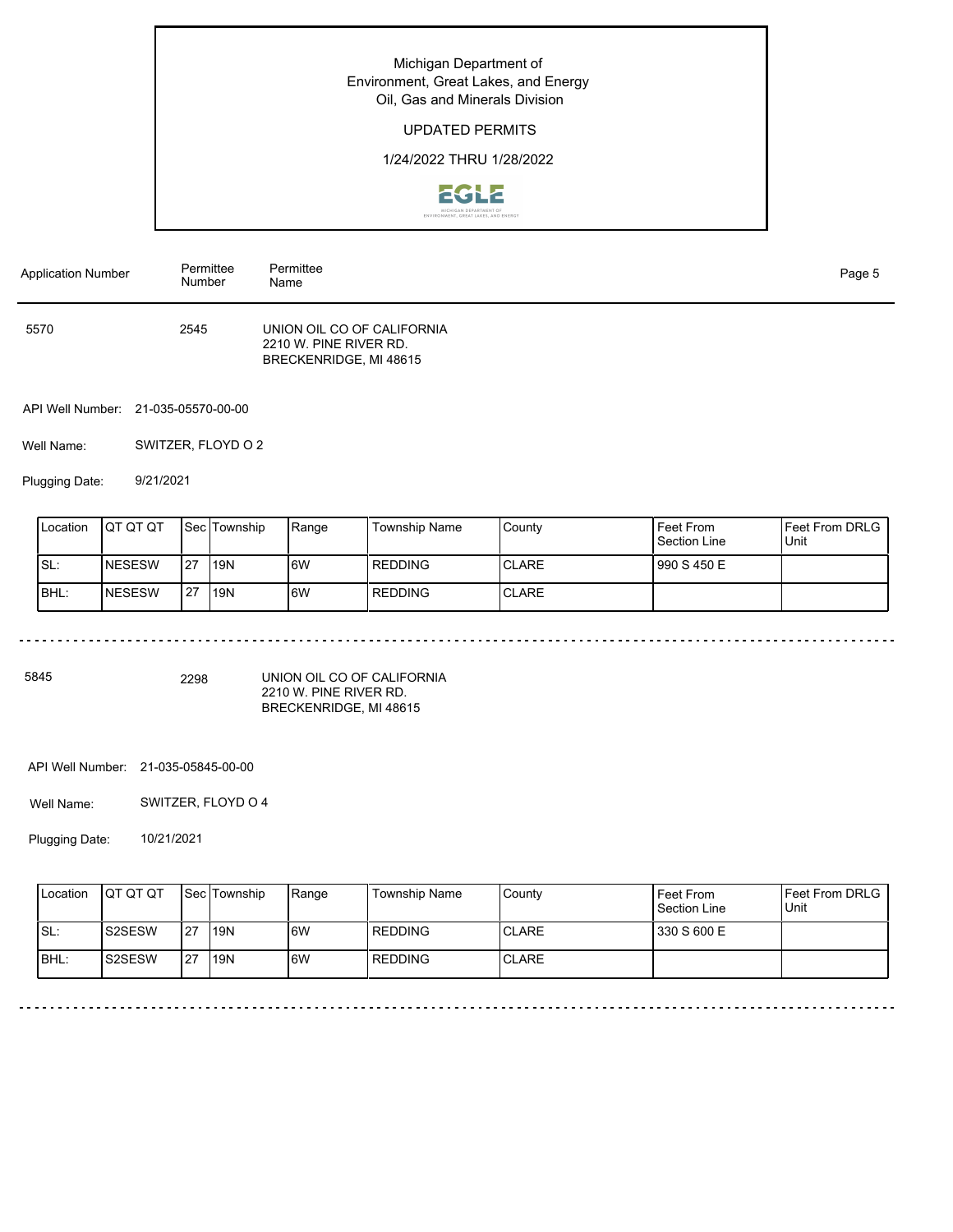## UPDATED PERMITS

### 1/24/2022 THRU 1/28/2022



| <b>Application Number</b> | Permittee<br>Number | Permittee<br>Name                                                                              | Page 6 |
|---------------------------|---------------------|------------------------------------------------------------------------------------------------|--------|
| 58885                     | 5320                | SAVOY ENERGY LP<br>920 HASTINGS STREET, SUITE<br>A PO BOX 1560<br>TRAVERSE CITY, MI 49685-1560 |        |

API Well Number: 21-111-58885-00-00

Well Name: MCCLINTIC 1-27

Plugging Date: 1/10/2022

| Location | ΙΟΤ ΟΤ ΟΤ     | l Sec lTownship | Range | <b>Township Name</b> | County   | Feet From<br>Section Line | IFeet From DRLG<br>Unit |
|----------|---------------|-----------------|-------|----------------------|----------|---------------------------|-------------------------|
| ISL:     | <b>NWSWNE</b> | 27113N          | 1W    | l PORTER             | IMIDLAND | 1653 N 2327 E             | 1330 N 330 W            |
| IBHL:    | INWSWNE       | 27113N          | 1W    | l PORTER             | IMIDLAND |                           |                         |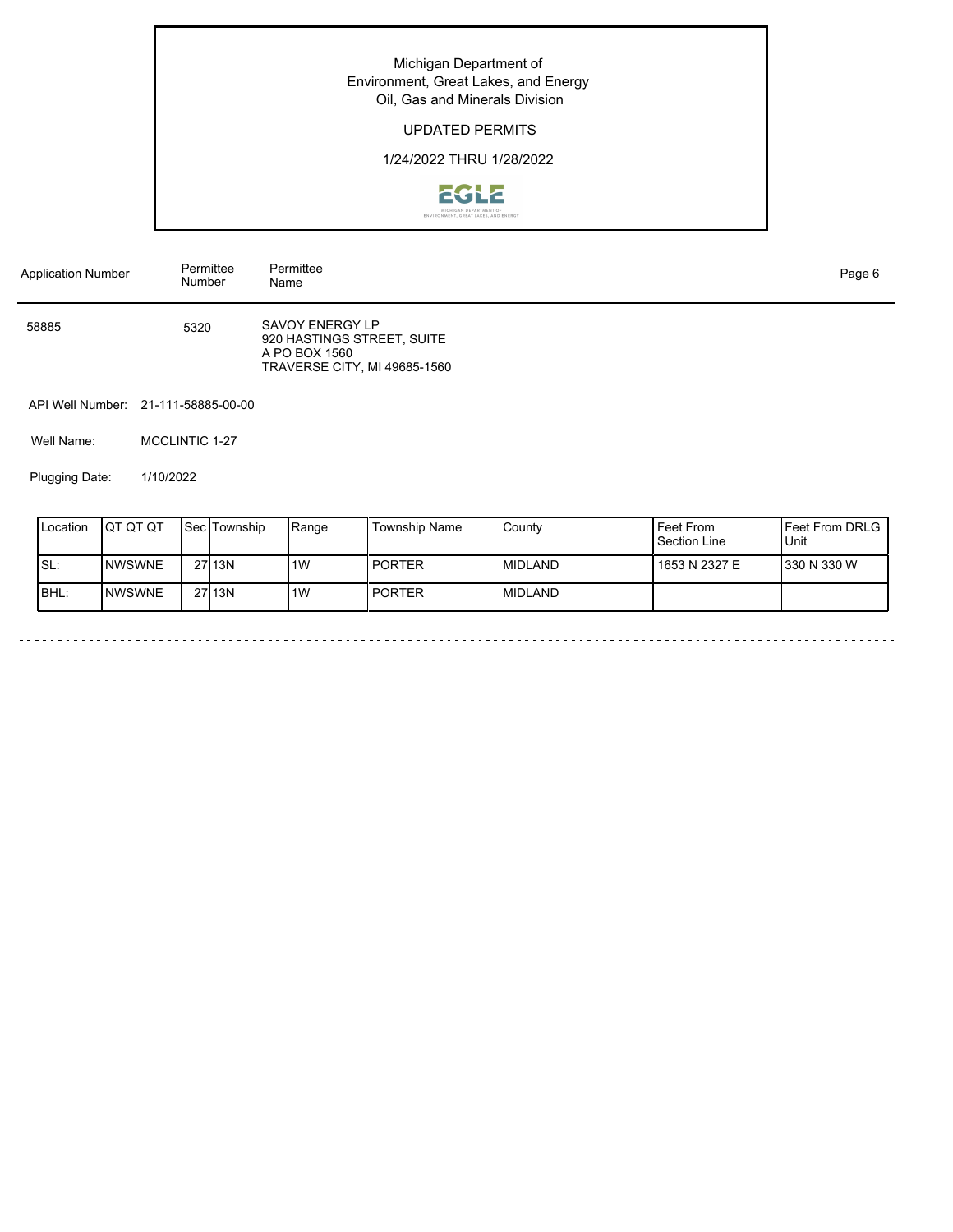#### UPDATED PERMITS

1/24/2022 THRU 1/28/2022



Permittee Number Permittee Name Application Number Permittee Permittee Permittee Permittee Permittee Permittee Page 7

#### **APPLICATIONS TO CHANGE WELL STATUS:**

| 28811 | 6371 | BREITBURN OPERATING<br>LIMITED PARTNERSHIP<br>1111 BAGBY STREET. SUITE 1600<br>HOUSTON, TX 77002 |
|-------|------|--------------------------------------------------------------------------------------------------|
|       |      |                                                                                                  |

API Well Number: 21-079-28811-00-00

Well Name: STATE KALKASKA 1-28

Approval Date: 1/25/2022

| Location | ΙΟΤ ΟΤ ΟΤ |     | l Sec lTownship | l Range | <b>Township Name</b> | County           | Feet From<br>Section Line | <b>IFeet From DRLG</b><br>Unit |
|----------|-----------|-----|-----------------|---------|----------------------|------------------|---------------------------|--------------------------------|
| SL:      | W2NENE    | 128 | 27N             | 8W      | KALKASKA             | IKALKASKA        | 1460 N 1285 E             | 1460 N 1285 E                  |
| BHL:     | IW2NENE   | 28  | <b>27N</b>      | 8W      | l KALKASKA           | <b>IKALKASKA</b> |                           |                                |

Proposed Rework: Temporarily Abandoned Comment: ACOWS for TA expires on 3/31/2023

29305 6371 BREITBURN OPERATING LIMITED PARTNERSHIP 1111 BAGBY STREET, SUITE 1600 HOUSTON, TX 77002

<u>. . . . . . . . . . . .</u>

API Well Number: 21-079-29305-00-00

Well Name: STATE KALKASKA 2-28

Approval Date: 1/25/2022

| <b>I</b> Location | <b>IQT QT QT</b> |    | l Sec lTownship | Range | <b>Township Name</b> | County           | Feet From<br>Section Line | <b>IFeet From DRLG</b><br>Unit |
|-------------------|------------------|----|-----------------|-------|----------------------|------------------|---------------------------|--------------------------------|
| ISL:              | IW2SWNE          | 28 | 127N            | 18W   | KALKASKA             | <b>IKALKASKA</b> | 460 S 460 W               | 1460 S 460 W                   |
| IBHL:             | W2SWNE           |    | 28 27N          | l8W   | KALKASKA             | <b>IKALKASKA</b> |                           |                                |

Proposed Rework: Temporarily Abandoned Comment: ACOWS for TA expires on 3/31/2023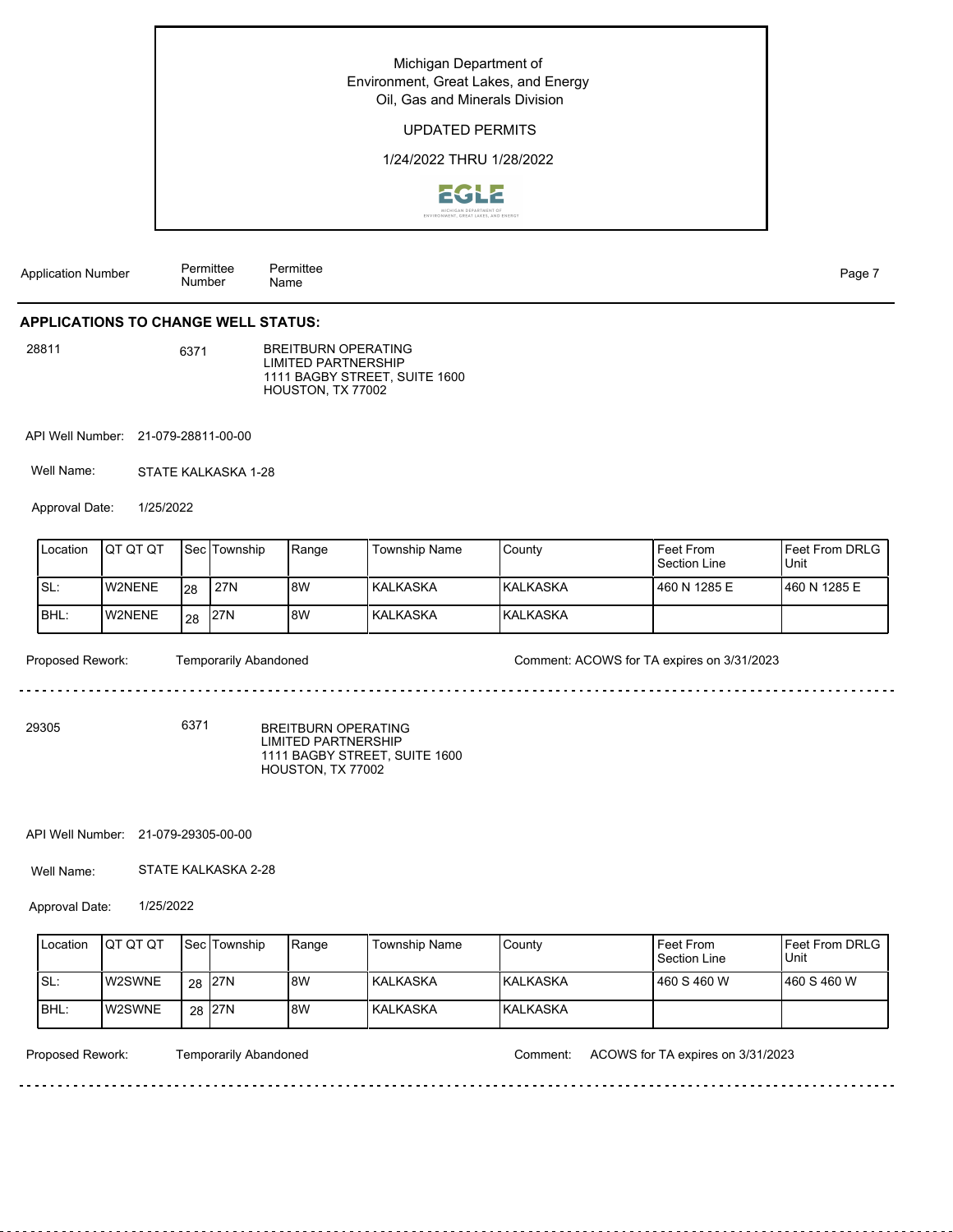## UPDATED PERMITS

## 1/24/2022 THRU 1/28/2022



| <b>Application Number</b> |                                     | Permittee<br><b>Number</b> |                              | Permittee<br>Name                                                                                              |                               |                 |                                   | Page 8                 |
|---------------------------|-------------------------------------|----------------------------|------------------------------|----------------------------------------------------------------------------------------------------------------|-------------------------------|-----------------|-----------------------------------|------------------------|
| 30473                     |                                     | 6371                       |                              | <b>BREITBURN OPERATING LIMITED</b><br><b>PARTNERSHIP</b><br>1111 BAGBY STREET, SUITE 1600<br>HOUSTON, TX 77002 |                               |                 |                                   |                        |
|                           | API Well Number: 21-079-30473-00-00 |                            |                              |                                                                                                                |                               |                 |                                   |                        |
| Well Name:                |                                     |                            | USA KALKASKA 1-20            |                                                                                                                |                               |                 |                                   |                        |
| Approval Date:            | 1/25/2022                           |                            |                              |                                                                                                                |                               |                 |                                   |                        |
| Location                  | QT QT QT                            |                            | Sec Township                 | Range                                                                                                          | <b>Township Name</b>          | County          | Feet From<br>Section Line         | Feet From DRLG<br>Unit |
| SL:                       | N2NWSW                              | 20                         | <b>27N</b>                   | 8W                                                                                                             | <b>KALKASKA</b>               | <b>KALKASKA</b> | 240 N 660 W                       | 1080 S 660 W           |
| BHL:                      | N2NWSW                              | 20                         | <b>27N</b>                   | 8W                                                                                                             | <b>KALKASKA</b>               | <b>KALKASKA</b> |                                   |                        |
| Proposed Rework:<br>31211 |                                     | 6371                       | <b>Temporarily Abandoned</b> | <b>BREITBURN OPERATING</b><br><b>LIMITED PARTNERSHIP</b><br>HOUSTON, TX 77002                                  | 1111 BAGBY STREET, SUITE 1600 | Comment:        | ACOWS for TA expires on 3/31/2023 |                        |
|                           | API Well Number: 21-079-30914-03-00 |                            |                              |                                                                                                                |                               |                 |                                   |                        |
| Well Name:                |                                     |                            | STATE KALKASKA 2-19B HD1     |                                                                                                                | True Vertical Depth: 6484     |                 |                                   |                        |
| Approval Date:            | 1/25/2022                           |                            |                              |                                                                                                                |                               |                 |                                   |                        |
| Location                  | QT QT QT                            |                            | Sec Township                 | Range                                                                                                          | <b>Township Name</b>          | County          | Feet From<br><b>Section Line</b>  | Feet From DRLG<br>Unit |
| SL:                       | <b>SENESE</b>                       |                            | 19 27N                       | 8W                                                                                                             | KALKASKA                      | <b>KALKASKA</b> | 1800 S 600 E                      |                        |
| BHL:                      | <b>NESESW</b>                       | 19                         | 27N                          | 8W                                                                                                             | <b>KALKASKA</b>               | <b>KALKASKA</b> | 1120 S 2122 W                     | 1120 S 2122 W          |
| Proposed Rework:          |                                     |                            | <b>Temporarily Abandoned</b> |                                                                                                                |                               | Comment:        | ACOWS for TA expires on 3/31/2023 |                        |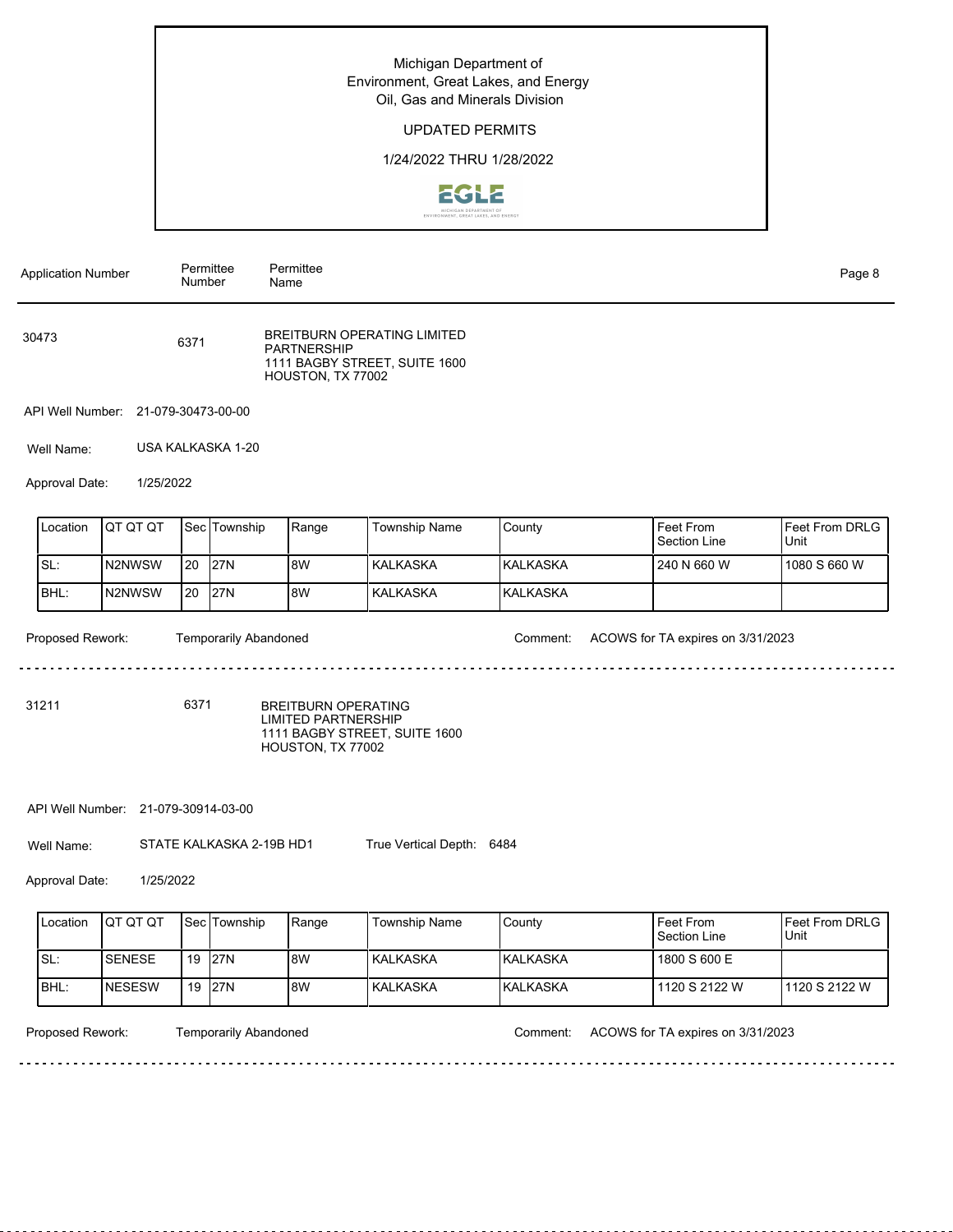### UPDATED PERMITS

### 1/24/2022 THRU 1/28/2022



| <b>Application Number</b> |                                                                                                                                 |                                     | Permittee<br>Number                                                                                                    | Name                    | Permittee |                           |                 |                                  | Page 9                 |  |  |
|---------------------------|---------------------------------------------------------------------------------------------------------------------------------|-------------------------------------|------------------------------------------------------------------------------------------------------------------------|-------------------------|-----------|---------------------------|-----------------|----------------------------------|------------------------|--|--|
| 31983                     |                                                                                                                                 |                                     | 6371<br><b>BREITBURN OPERATING LIMITED</b><br><b>PARTNERSHIP</b><br>1111 BAGBY STREET, SUITE 1600<br>HOUSTON, TX 77002 |                         |           |                           |                 |                                  |                        |  |  |
|                           |                                                                                                                                 | API Well Number: 21-079-31983-01-00 |                                                                                                                        |                         |           |                           |                 |                                  |                        |  |  |
|                           | Well Name:                                                                                                                      |                                     |                                                                                                                        | STATE KALKASKA 1-10 HD1 |           | True Vertical Depth: 6522 |                 |                                  |                        |  |  |
|                           | Approval Date:                                                                                                                  | 1/25/2022                           |                                                                                                                        |                         |           |                           |                 |                                  |                        |  |  |
|                           | Location                                                                                                                        | QT QT QT                            |                                                                                                                        | Sec Township            | Range     | <b>Township Name</b>      | County          | Feet From<br><b>Section Line</b> | Feet From DRLG<br>Unit |  |  |
|                           | SL:                                                                                                                             | <b>NESWSW</b>                       | 10                                                                                                                     | 27N                     | 8W        | <b>KALKASKA</b>           | <b>KALKASKA</b> | 990 S 750 W                      | 990 S 750 W            |  |  |
|                           | BHL:                                                                                                                            | <b>NENWSW</b>                       | 110                                                                                                                    | 27N                     | 8W        | <b>KALKASKA</b>           | <b>KALKASKA</b> | 466 N 1190 W                     | 466 N 1190 W           |  |  |
|                           | Proposed Rework:<br>Temporarily Abandoned<br>ACOWS for TA expires on 3/31/2023<br>Comment:                                      |                                     |                                                                                                                        |                         |           |                           |                 |                                  |                        |  |  |
|                           | <b>BREITBURN OPERATING</b><br>36937<br>6371<br><b>LIMITED PARTNERSHIP</b><br>1111 BAGBY STREET, SUITE 1600<br>HOUSTON, TX 77002 |                                     |                                                                                                                        |                         |           |                           |                 |                                  |                        |  |  |
|                           |                                                                                                                                 | API Well Number: 21-079-36937-00-00 |                                                                                                                        |                         |           |                           |                 |                                  |                        |  |  |
|                           | Well Name:                                                                                                                      |                                     |                                                                                                                        | STATE KALKASKA 5-22     |           |                           |                 |                                  |                        |  |  |
|                           | Approval Date:                                                                                                                  | 1/25/2022                           |                                                                                                                        |                         |           |                           |                 |                                  |                        |  |  |
|                           | Location                                                                                                                        | QT QT QT                            |                                                                                                                        | Sec Township            | Range     | Township Name             | County          | Feet From<br>Section Line        | Feet From DRLG<br>Unit |  |  |
|                           | SL:                                                                                                                             | <b>NWSWNE</b>                       | 22                                                                                                                     | <b>27N</b>              | 8W        | <b>KALKASKA</b>           | <b>KALKASKA</b> | 1200 S 550 W                     | 1200 S 2101 E          |  |  |
|                           | BHL:                                                                                                                            | <b>NWSWNE</b>                       |                                                                                                                        | 22 27N                  | 8W        | <b>KALKASKA</b>           | <b>KALKASKA</b> |                                  |                        |  |  |

Proposed Rework: Temporarily Abandoned Comment: ACOWS for TA expires on 3/31/2023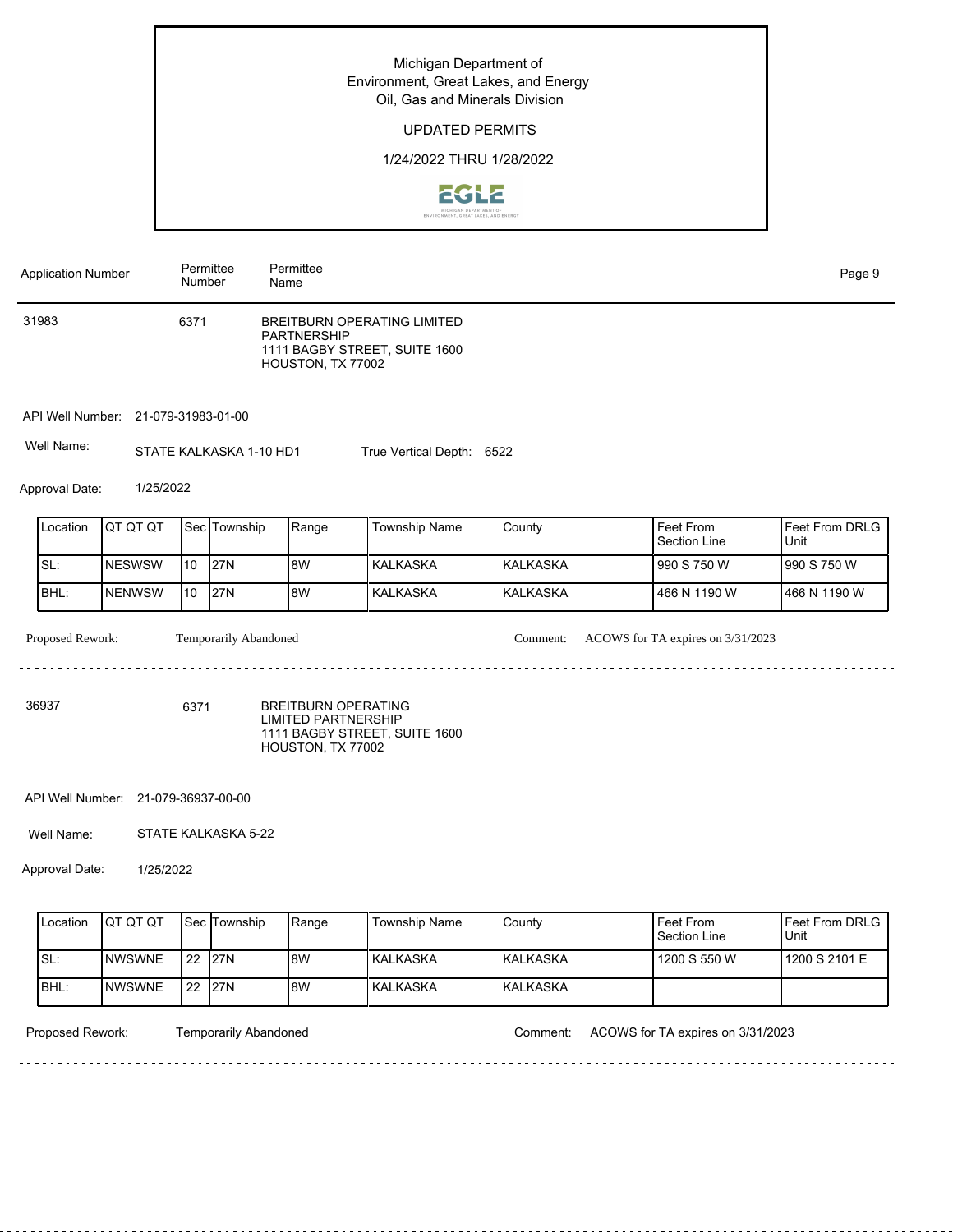### UPDATED PERMITS

### 1/24/2022 THRU 1/28/2022



| <b>Application Number</b> |                                     | Number | Permittee                    | Permittee<br>Name                       |                                                                     |                 |                                   | Page 10                |
|---------------------------|-------------------------------------|--------|------------------------------|-----------------------------------------|---------------------------------------------------------------------|-----------------|-----------------------------------|------------------------|
| 37492                     |                                     | 6371   |                              | <b>PARTNERSHIP</b><br>HOUSTON, TX 77002 | <b>BREITBURN OPERATING LIMITED</b><br>1111 BAGBY STREET, SUITE 1600 |                 |                                   |                        |
|                           | API Well Number: 21-079-36947-02-00 |        |                              |                                         |                                                                     |                 |                                   |                        |
| Well Name:                |                                     |        | STATE KALKASKA 6-22B         |                                         | True Vertical Depth: 6709                                           |                 |                                   |                        |
| Approval Date:            | 1/25/2022                           |        |                              |                                         |                                                                     |                 |                                   |                        |
| Location                  | QT QT QT                            |        | Sec Township                 | Range                                   | <b>Township Name</b>                                                | County          | Feet From<br><b>Section Line</b>  | Feet From DRLG<br>Unit |
| SL:                       | SWSWNW                              | 22     | 27N                          | 8W                                      | <b>KALKASKA</b>                                                     | <b>KALKASKA</b> | 300 S 150 W                       |                        |
| BHL:                      | SWSWSW                              | 22     | 27N                          | 8W                                      | <b>KALKASKA</b>                                                     | <b>KALKASKA</b> | 339 S 362 W                       | 2301 N 362 W           |
| Proposed Rework:<br>38501 |                                     | 6371   | <b>Temporarily Abandoned</b> | <b>PARTNERSHIP</b><br>HOUSTON, TX 77002 | <b>BREITBURN OPERATING LIMITED</b><br>1111 BAGBY STREET, SUITE 1600 | Comment:        | ACOWS for TA expires on 3/31/2023 |                        |
|                           | API Well Number: 21-079-38249-01-00 |        |                              |                                         |                                                                     |                 |                                   |                        |
|                           | Well Name: STATE KALKASKA 7-22A     |        |                              |                                         | True Vertical Depth: 6719                                           |                 |                                   |                        |
|                           | Approval Date: 1/25/2022            |        |                              |                                         |                                                                     |                 |                                   |                        |
| Location                  | QT QT QT                            |        | Sec Township                 | Range                                   | <b>Township Name</b>                                                | County          | Feet From<br><b>Section Line</b>  | Feet From DRLG<br>Unit |
| SL:                       | <b>NESWNW</b>                       | 22     | 27N                          | 8W                                      | <b>KALKASKA</b>                                                     | KALKASKA        | 1082 S 1150 W                     |                        |
| BHL:                      | <b>NESWNW</b>                       | 22     | <b>27N</b>                   | 8W                                      | <b>KALKASKA</b>                                                     | <b>KALKASKA</b> | 825 S 1280 W                      | 1815 N 1280 W          |

<u>. . . . . . . . . . . .</u>

Temporarily Abandoned

Proposed Rework: Temporarily Abandoned Comment: ACOWS for TA expires on 3/31/2023

. . . . . . . . . . . .  $\frac{1}{2}$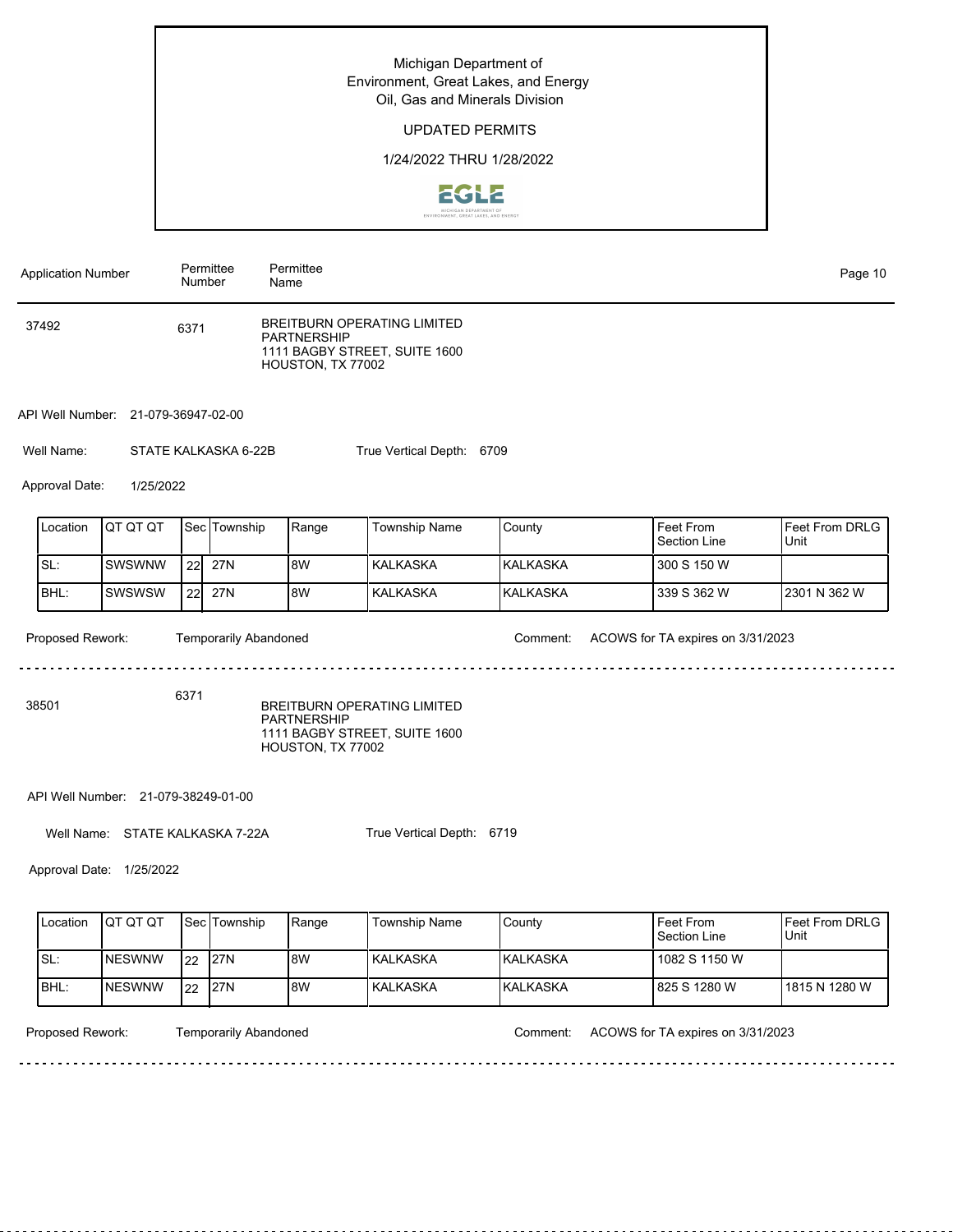### UPDATED PERMITS

1/24/2022 THRU 1/28/2022



| <b>Application Number</b> | Permittee<br>Number | Permittee<br>Name                                                                                                 | Page 11 |
|---------------------------|---------------------|-------------------------------------------------------------------------------------------------------------------|---------|
| 38786                     | 6371                | <b>BREITBURN OPERATING</b><br><b>LIMITED PARTNERSHIP</b><br>1111 BAGBY STREET, SUITE<br>1600<br>HOUSTON, TX 77002 |         |

API Well Number: 21-079-38786-00-00

Well Name: STATE KALKASKA 1-27

Approval Date: 1/25/2022

| Location         | QT QT QT                                                                                                      |    | Sec Township                 | Range      | <b>Township Name</b>      | County          | Feet From<br><b>Section Line</b>  | Feet From DRLG<br>Unit |  |
|------------------|---------------------------------------------------------------------------------------------------------------|----|------------------------------|------------|---------------------------|-----------------|-----------------------------------|------------------------|--|
| SL:              | <b>NWNWNW</b>                                                                                                 | 27 | <b>27N</b>                   | 8W         | <b>KALKASKA</b>           | <b>KALKASKA</b> | 175 N 600 W                       |                        |  |
| BHL:             | <b>NWNWNW</b>                                                                                                 | 27 | <b>27N</b>                   | 8W         | <b>KALKASKA</b>           | KALKASKA        |                                   |                        |  |
| Proposed Rework: |                                                                                                               |    | <b>Temporarily Abandoned</b> |            |                           | Comment:        | ACOWS for TA expires on 3/31/2023 |                        |  |
| 57785            | 5320<br><b>SAVOY ENERGY LP</b><br>920 HASTINGS STREET.<br>SUITE A PO BOX 1560<br>TRAVERSE CITY, MI 49685-1560 |    |                              |            |                           |                 |                                   |                        |  |
|                  | API Well Number: 21-123-57785-00-00                                                                           |    |                              |            |                           |                 |                                   |                        |  |
| Well Name:       | U S A LINCOLN 1-4                                                                                             |    |                              |            | True Vertical Depth: 7546 |                 |                                   |                        |  |
| Approval Date:   | 1/20/2022                                                                                                     |    |                              |            |                           |                 |                                   |                        |  |
| Location         | QT QT QT                                                                                                      |    | Sec Township                 | Range      | <b>Township Name</b>      | County          | Feet From<br><b>Section Line</b>  | Feet From DRLG<br>Unit |  |
| SL:              | <b>NENWNE</b>                                                                                                 | 4  | <b>14N</b>                   | <b>13W</b> | <b>LINCOLN</b>            | <b>NEWAYGO</b>  | 430 N 1461 E                      |                        |  |

**LINCOLN** 

NEWAYGO

NESWNE

<u>. . . . . . . . . .</u>

BHL:

Temporarily Abandoned

14N 13W

4

Proposed Rework: Comment: ACOWS for TA expires on 12/31/2023

1190 N 1547 E

1190 N 1547 E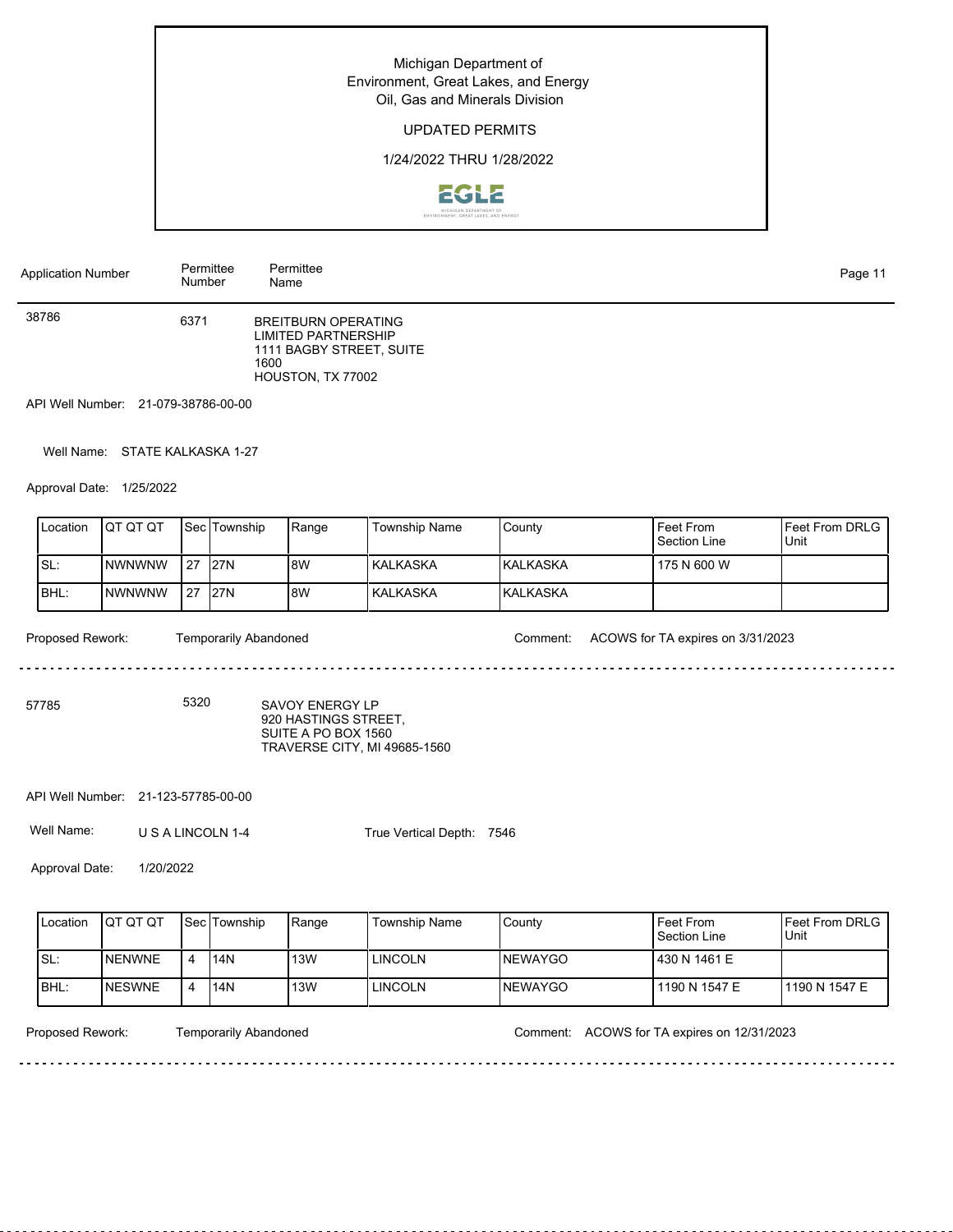### UPDATED PERMITS

### 1/24/2022 THRU 1/28/2022



| <b>Application Number</b> | Permittee<br>Number | Permittee<br>Name                                                                                | Page 12 |
|---------------------------|---------------------|--------------------------------------------------------------------------------------------------|---------|
| 9712                      | 8139                | <b>MUSKEGON OPERATING</b><br><b>COMPANY LLC</b><br>1425 S MISSION RD<br>MOUNT PLEASANT, MI 48858 |         |

API Well Number: 21-017-09712-00-00

Well Name: PORTER COMM 2

Approval Date: 1/20/2022

| Location | ΙΟΤ ΟΤ ΟΤ     |   | l Sec lTownship | Range | Township Name | County | Feet From<br>Section Line | <b>IFeet From DRLG</b><br>Unit |
|----------|---------------|---|-----------------|-------|---------------|--------|---------------------------|--------------------------------|
| ISL:     | <b>SENESE</b> |   | 114N            | 4E    | I MONITOR     | IBAY   | 990 N 660 E               | 1330 S 660 E                   |
| IBHL:    | ISENESE       | າ | 114N            | 4E    | I MONITOR     | IBAY   |                           |                                |

ACOWS to Continue Drilling - Straight Hole Proposed Rework: ACOWS to Continue Drilling - Straight Hole Comment: ACOWS to deepen well and complete lower in the Dundee expires on 1/20/2023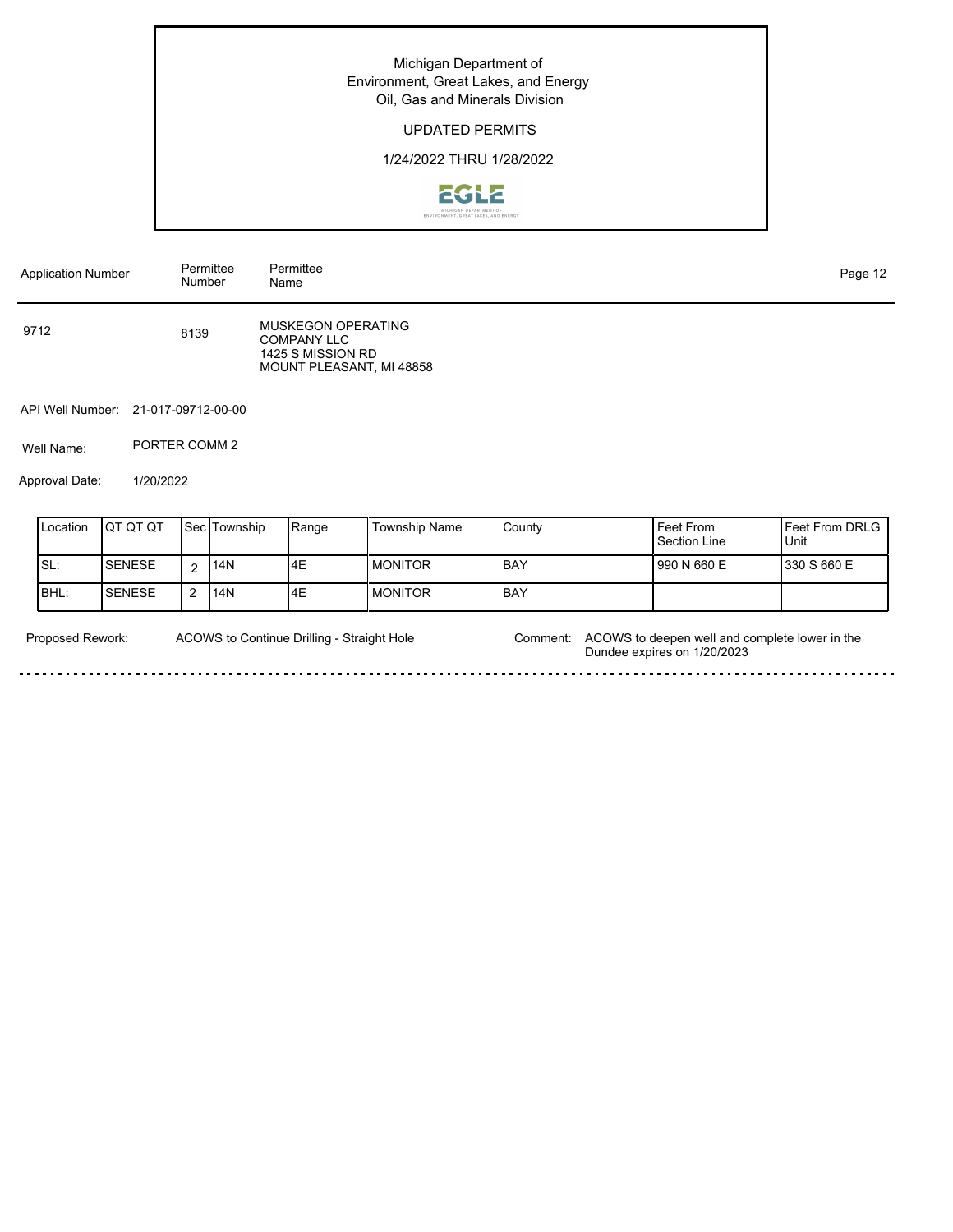#### UPDATED PERMITS

1/24/2022 THRU 1/28/2022



| <b>Application Number</b> | <u>Leurure</u><br>Number                | <b>Permittee</b><br>Name                                                            | Page 13 |
|---------------------------|-----------------------------------------|-------------------------------------------------------------------------------------|---------|
|                           | <b>RECORD OF CHANGE OF WELL STATUS:</b> |                                                                                     |         |
| 61532                     | 7772                                    | LAMBDA ENERGY RESOURCES<br>LLC 12012 Wickchester Suite 300<br>Houston, TX 77079 USA |         |

API Well Number: 21-137-62009-01-00

Well Name: BORDER-SHR 1-33A True Vertical Depth: 7049

Permittee

Permittee

Change Date: 1/6/2022

| Location | ΙΟΤ ΟΤ ΟΤ      |    | l Sec lTownship | l Range | <b>Township Name</b> | County         | Feet From<br>Section Line | <b>IFeet From DRLG</b><br>Unit |
|----------|----------------|----|-----------------|---------|----------------------|----------------|---------------------------|--------------------------------|
| SL:      | <b>INENESE</b> | 33 | 129N            | l4W     | <b>HAYES</b>         | <b>IOTSEGO</b> | 2085 S 140 E              |                                |
| IBHL:    | INENESE        | 33 | 129N            | l4W     | <b>HAYES</b>         | <b>IOTSEGO</b> | 488 N 511 E               | 1488 N 811 W                   |

Reworked to Continue Drilling - HDH

Proposed Rework: Reworked 1-33 to drill 1-33A kick; CIBP set @ 7240' Comment: but pulled whipstock and drilled out CIBP after leg completed.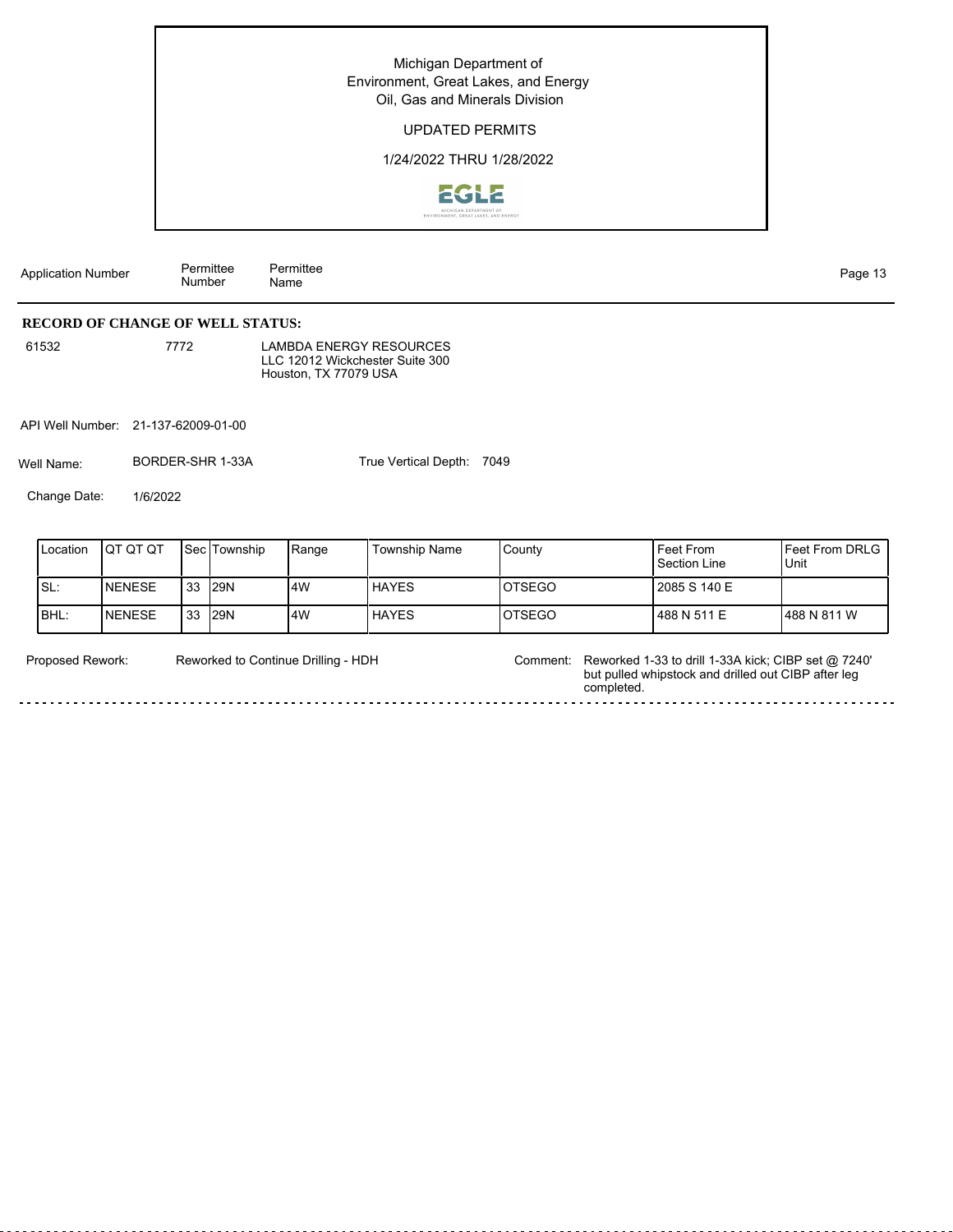### UPDATED PERMITS

#### 1/24/2022 THRU 1/28/2022



Permittee Number Application Number Permittee Permittee Permittee Permittee Permittee Page 14

Permittee Name

#### **TRANSFER OF OWNERSHIP:**

| 29888 |      |                          |
|-------|------|--------------------------|
|       | 8299 | REEFWORKS LLC            |
|       |      | <b>PO BOX 141</b>        |
|       |      | <b>TRAVERSE CITY. MI</b> |
|       |      | 49685                    |

API Well Number: 21-079-29888-00-00

Well Name: STATE COLD SPRINGS SIMPSON ET AL UNIT 1-23

Transfer Date: 1/24/2022

Previous Owner: ARBOR OPERATING LLC

| Location | IQT QT QT |      | l Sec lTownship | Range | Township Name         | County           | Feet From<br>Section Line | IFeet From DRLG I<br>Unit |
|----------|-----------|------|-----------------|-------|-----------------------|------------------|---------------------------|---------------------------|
| SL:      | Iswnwsw   | l 23 | 128N            | 6W    | <b>I COLD SPRINGS</b> | <b>IKALKASKA</b> | l 878 N 150 W             | 1460 S 1170 E             |
| IBHL:    | Iswnwsw   | -23  | 128N            | 6W    | <b>I COLD SPRINGS</b> | <b>IKALKASKA</b> |                           |                           |

. . . . . . . . .

29888 8299 REEFWORKS LLC PO BOX 141 TRAVERSE CITY, MI 49685

API Well Number: 21-079-29888-01-00

Well Name: STATE COLD SPRINGS 1-23HD1 True Vertical Depth: 6991

Transfer Date: 1/24/2022

#### Previous Owner: ARBOR OPERATING LLC

<u>. . . . . . . . . . . . .</u>

| Location. | <b>IQT QT QT</b> | <b>Sec Township</b> | Range | Township Name  | l Countv         | Feet From<br>Section Line | <b>IFeet From DRLG</b><br>Unit |
|-----------|------------------|---------------------|-------|----------------|------------------|---------------------------|--------------------------------|
| 'SL:      | Iswnwsw          | 23 I28N             | 6W    | I COLD SPRINGS | <b>IKALKASKA</b> | 1796 S 150 W              |                                |
| IBHL:     | INESWNW          | 23 I28N             | 6W    | l COLD SPRINGS | <b>IKALKASKA</b> | 2086 N 930 W              | 1340 N 396                     |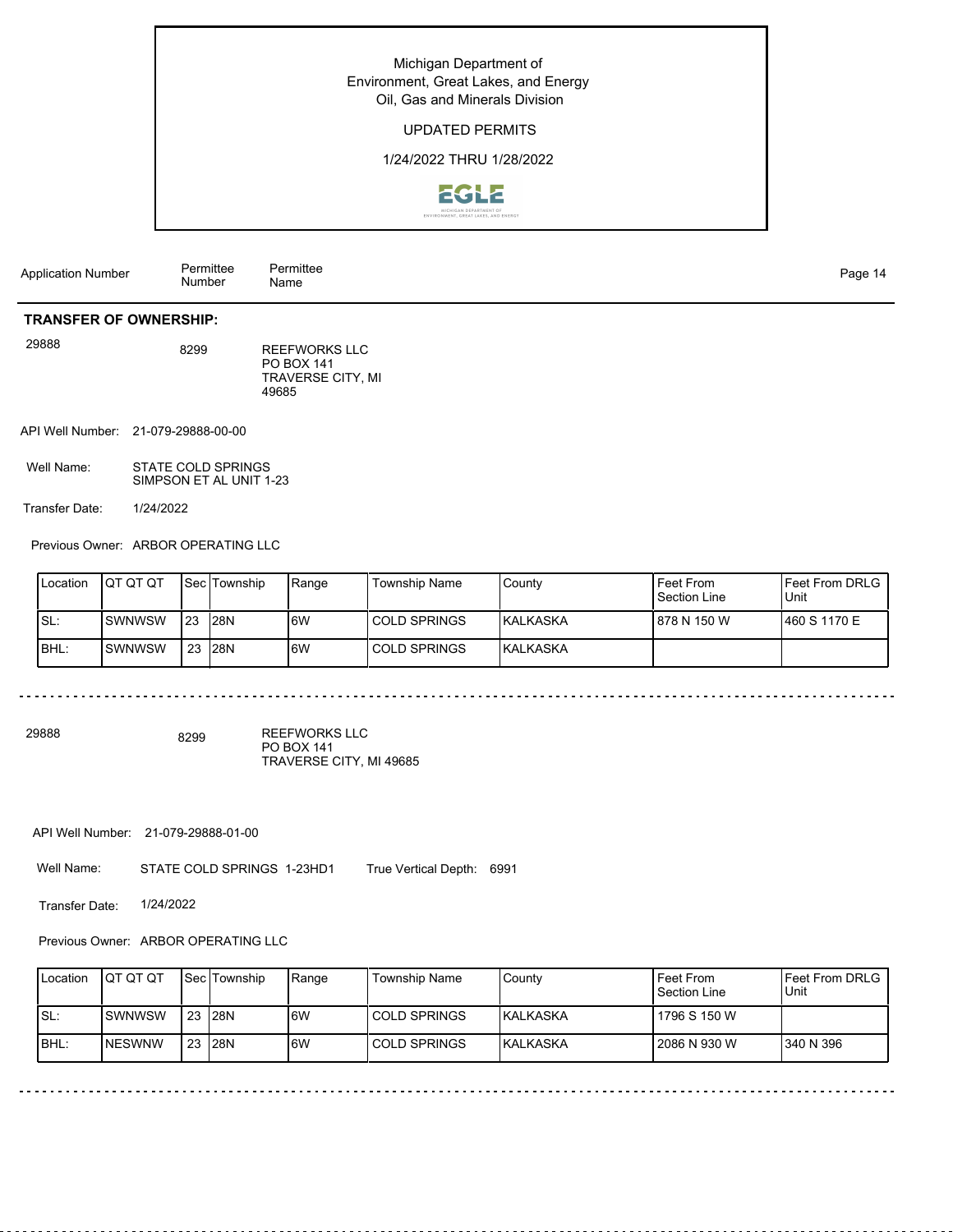### UPDATED PERMITS

#### 1/24/2022 THRU 1/28/2022



| <b>Application Number</b> | Permittee<br><b>Number</b> | Permittee<br>Name    | Page 15 |
|---------------------------|----------------------------|----------------------|---------|
| 37467                     | 8299                       | <b>REEFWORKS LLC</b> |         |

TRAVERSE CITY, MI 49685

API Well Number: 21-055-37467-00-00

Well Name: CITY OF TRAVERSE CITY 1-15

Transfer Date: 1/24/2022

Previous Owner: ARBOR OPERATING LLC

| Location | ΙΟΤ ΟΤ ΟΤ     |    | l Sec lTownship | Range | Township Name | County                 | Feet From<br>Section Line | <b>IFeet From DRLG</b><br>Unit |
|----------|---------------|----|-----------------|-------|---------------|------------------------|---------------------------|--------------------------------|
| ISL:     | <b>SENENE</b> | 15 | 126N            | 10W   | l EAST BAY    | <b>IGRAND TRAVERSE</b> | l 860 N 330 E             | 1460 S 330 E                   |
| IBHL:    | <b>SENENE</b> | 15 | <b>I26N</b>     | 10W   | l EAST BAY    | <b>IGRAND TRAVERSE</b> |                           |                                |

38132 8299

REEFWORKS LLC PO BOX 141 TRAVERSE CITY, MI 49685

PO BOX 141

API Well Number: 21-055-38132-00-00

Well Name: CITY OF TRAVERSE CITY 1-15A

Transfer Date: 1/24/2022

Previous Owner: ARBOR OPERATING LLC

|       | <b>I</b> Location | <b>IQT QT QT</b> |    | <b>ISec ITownship</b> | Range | Township Name   | l Countv               | Feet From<br>Section Line | <b>IFeet From DRLG</b> I<br>Unit |
|-------|-------------------|------------------|----|-----------------------|-------|-----------------|------------------------|---------------------------|----------------------------------|
| ISL:  |                   | <b>ISENENE</b>   | 15 | <b>26N</b>            | 10W   | <b>EAST BAY</b> | <b>IGRAND TRAVERSE</b> | 1860 N 460 E              | 1460 S 460 E                     |
| IBHL: |                   | <b>ISENENE</b>   | 15 | 126N                  | 10W   | <b>EAST BAY</b> | <b>IGRAND TRAVERSE</b> |                           |                                  |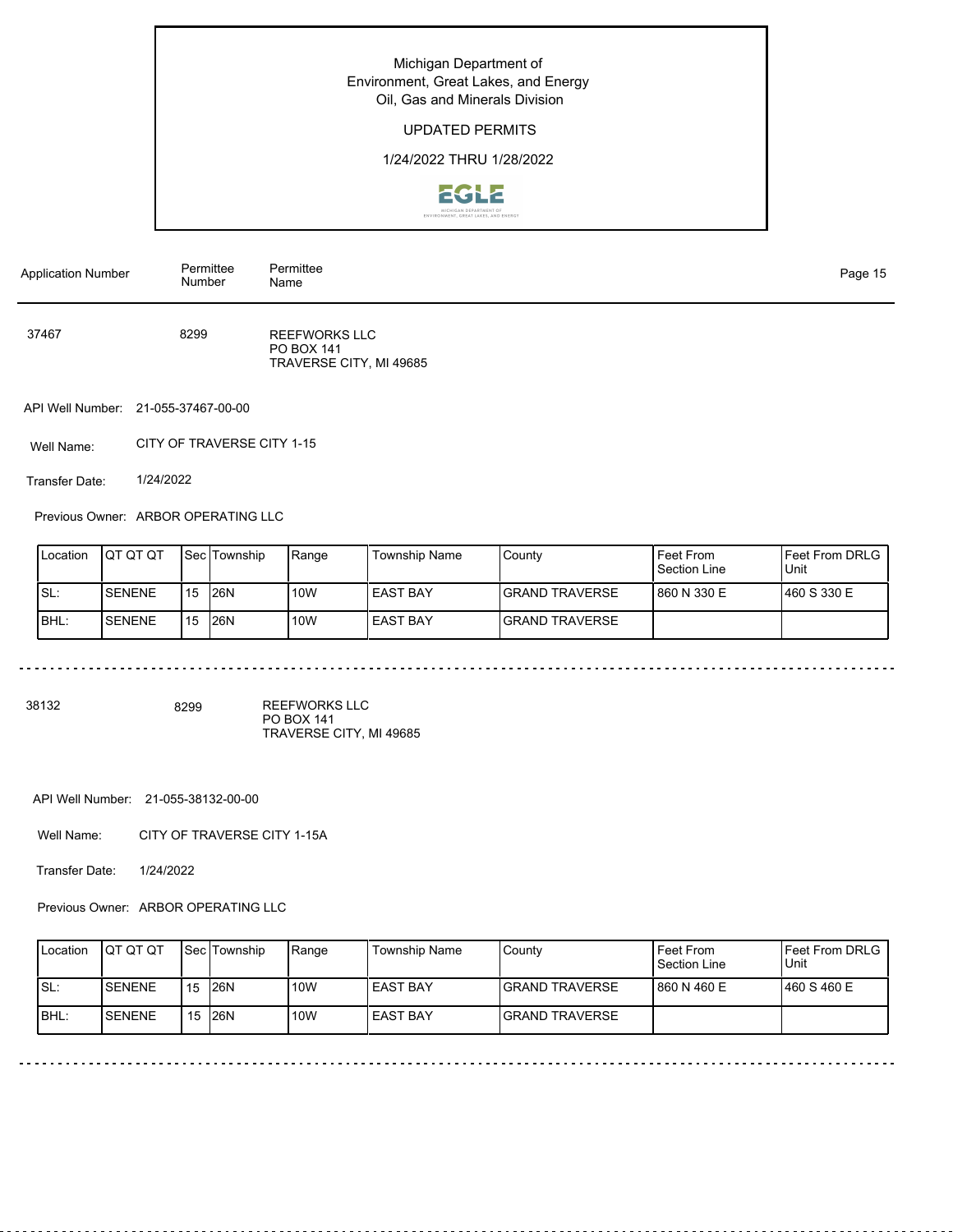### UPDATED PERMITS

#### 1/24/2022 THRU 1/28/2022



| <b>Application Number</b> | Permittee<br>Number | Permittee<br>Name                                             | Page 16 |
|---------------------------|---------------------|---------------------------------------------------------------|---------|
| 38132                     | 8299                | <b>REEFWORKS LLC</b><br>PO BOX 141<br>TRAVERSE CITY, MI 49685 |         |

API Well Number: 21-055-38132-01-00

Well Name: CITY OF TRAVERSE CITY 1-15A

Transfer Date: 1/24/2022

Previous Owner: ARBOR OPERATING LLC

| Location | ΙΟΤ ΟΤ ΟΤ      |    | l Sec lTownship | l Range | <b>Township Name</b> | l Countv               | Feet From<br>Section Line | <b>IFeet From DRLG</b><br>Unit |
|----------|----------------|----|-----------------|---------|----------------------|------------------------|---------------------------|--------------------------------|
| ISL:     | <b>ISENENE</b> |    | 15 I26N         | 10W     | l EAST BAY           | <b>IGRAND TRAVERSE</b> | 860 N 460 E               | 1460 S 460 E                   |
| IBHL:    | <b>ISENENE</b> | 15 | <b>I26N</b>     | 10W     | LEAST BAY            | <b>IGRAND TRAVERSE</b> |                           |                                |

40201 8299

REEFWORKS LLC PO BOX 141 TRAVERSE CITY, MI 49685

API Well Number: 21-055-32765-05-00

Well Name: MUELLER 11-11 True Vertical Depth: 6239

Transfer Date: 1/24/2022

Previous Owner: ARBOR OPERATING LLC

| <b>I</b> Location | ΙΟΤ ΟΤ ΟΤ |    | l Sec lTownship | Range | <b>Township Name</b> | County                 | Feet From<br>Section Line | <b>IFeet From DRLG</b> I<br>Unit |
|-------------------|-----------|----|-----------------|-------|----------------------|------------------------|---------------------------|----------------------------------|
| ISL:              | ISESESE   | 10 | 126N            | 10W   | l EAST BAY           | <b>IGRAND TRAVERSE</b> | 481 S 24 E                |                                  |
| <b>IBHL:</b>      | ISESWSW   |    | 126N            | 10W   | l EAST BAY           | <b>IGRAND TRAVERSE</b> | 1329 S 1005 W             | 1329 S 315 E                     |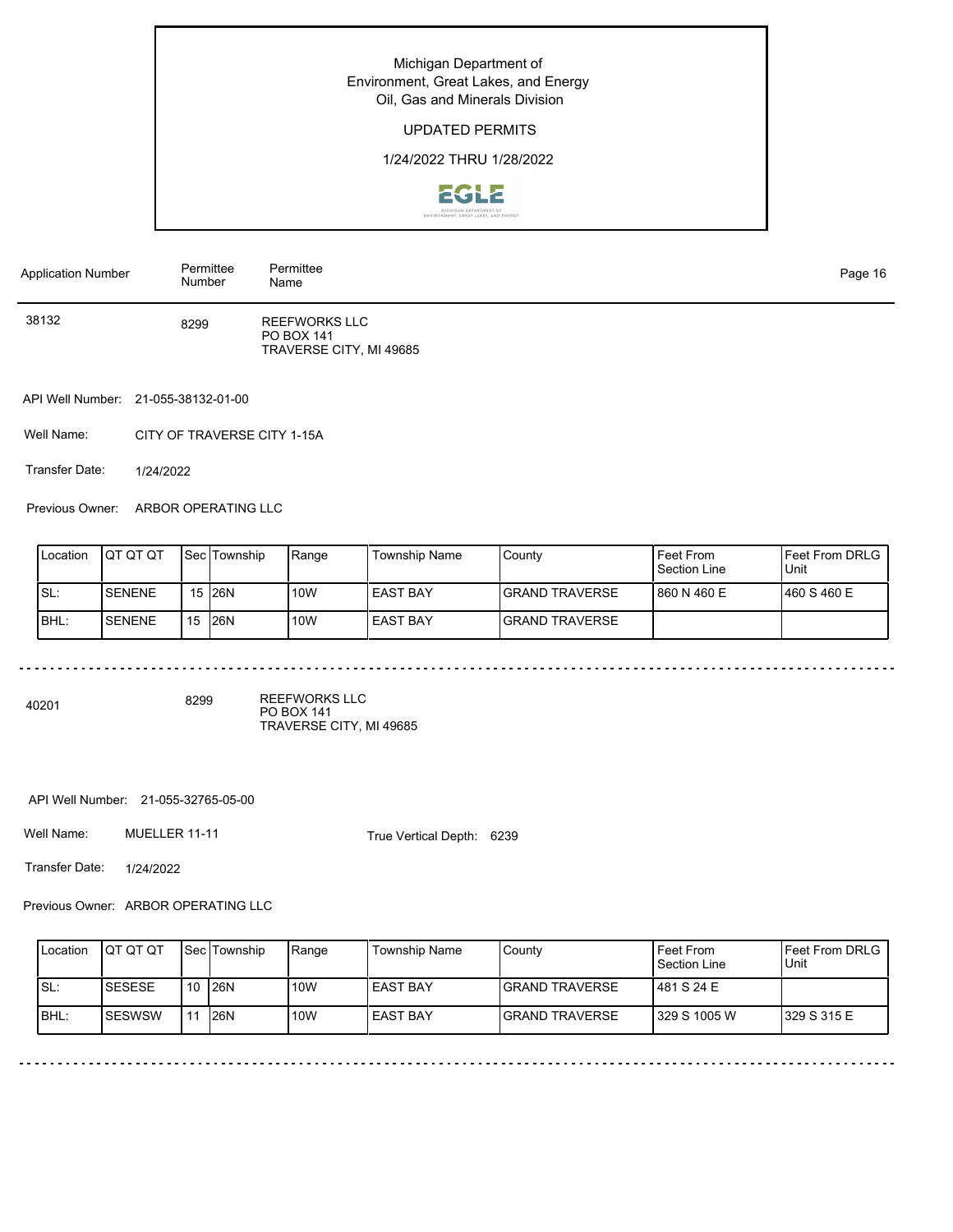### UPDATED PERMITS

#### 1/24/2022 THRU 1/28/2022



| <b>Application Number</b> | Permittee<br>Number                 | Permittee<br>Name                                             | Page 17 |
|---------------------------|-------------------------------------|---------------------------------------------------------------|---------|
| 40201                     | 8299                                | <b>REEFWORKS LLC</b><br>PO BOX 141<br>TRAVERSE CITY, MI 49685 |         |
|                           | API Well Number: 21-055-32765-07-00 |                                                               |         |
| Well Name:                | MUELLER 11-11 HD1                   | True Vertical Depth: 6155                                     |         |
|                           |                                     |                                                               |         |

Previous Owner: ARBOR OPERATING LLC

Transfer Date: 1/24/2022

| Location | IQT QT QT       | l Sec lTownship    | l Range | Township Name | County                 | Feet From<br>Section Line | IFeet From DRLG I<br>Unit |
|----------|-----------------|--------------------|---------|---------------|------------------------|---------------------------|---------------------------|
| SL:      | <b>I</b> SESESE | 10 <sub>26</sub> N | 10W     | l EAST BAY    | <b>IGRAND TRAVERSE</b> | 481 S 24 E                |                           |
| IBHL:    | ISESWSW         | 11 <sub>26</sub> N | 10W     | l EAST BAY    | IGRAND TRAVERSE        | 1343 S 1000 W             | 1343 S 333 E              |

<sup>51105</sup> <sup>8299</sup>

REEFWORKS LLC PO BOX 141 TRAVERSE CITY, MI 49685

API Well Number: 21-055-38411-01-00

Well Name: SPIDER LAKE & STATE EAST BAY 1-3 HD1 True Vertical Depth: 5931

Transfer Date: 1/24/2022

Previous Owner: ARBOR OPERATING LLC

|      | Location | IQT QT QT | <b>Sec Township</b> | Range | <b>Township Name</b> | County                 | Feet From<br>Section Line | <b>IFeet From DRLG</b><br>Unit |
|------|----------|-----------|---------------------|-------|----------------------|------------------------|---------------------------|--------------------------------|
| ISL: |          | ISWNENW   | 26N                 | 10W   | l EAST BAY           | <b>IGRAND TRAVERSE</b> | 789 N 1195 E              |                                |
| BHL: |          | INESESE   | 26N                 | 10W   | l EAST BAY           | <b>IGRAND TRAVERSE</b> | 1672 S 592 E              | 1648 N 744 W                   |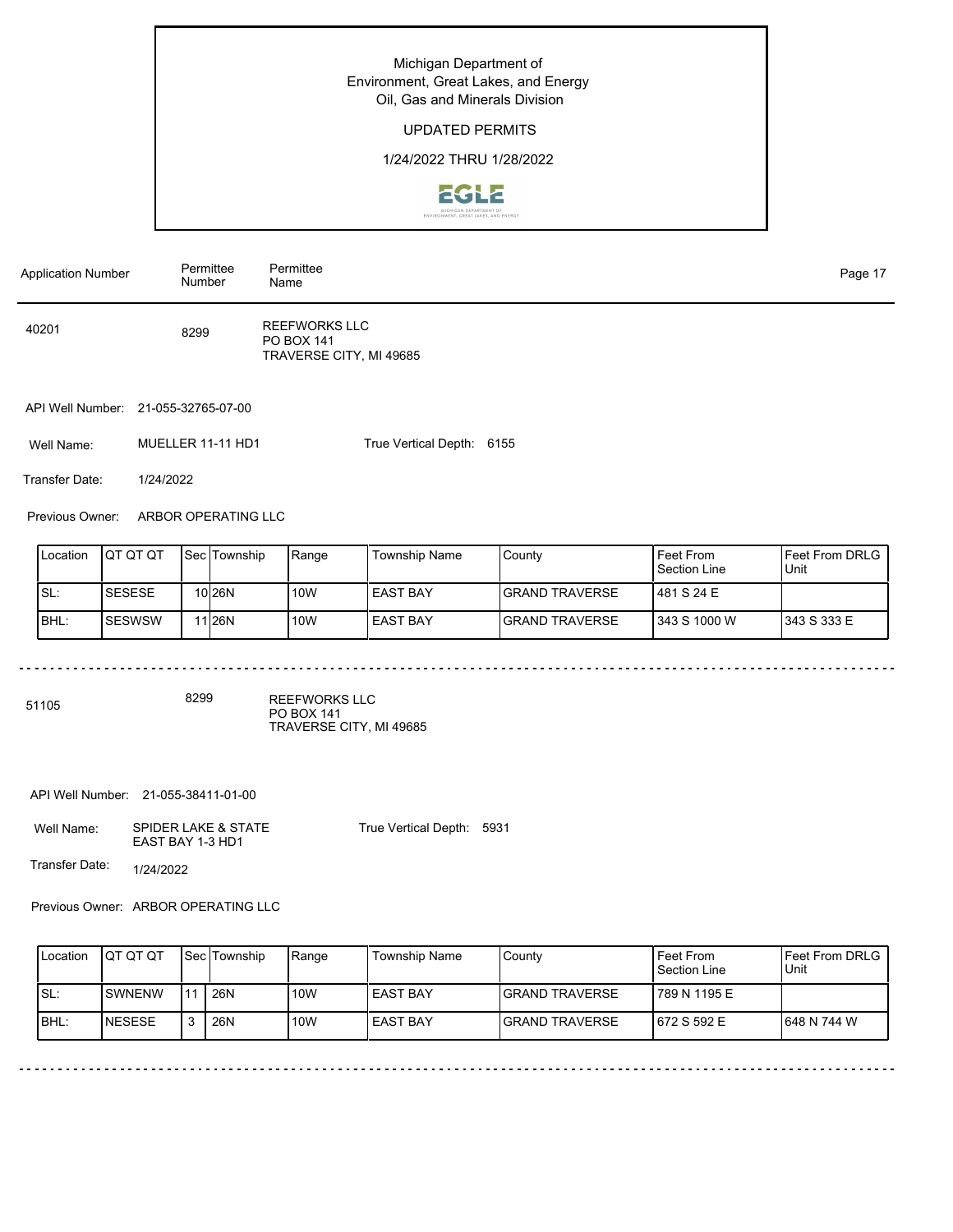### UPDATED PERMITS

#### 1/24/2022 THRU 1/28/2022



| <b>Application Number</b> | Permittee<br>Number                                | Permittee<br>Name                                                | Page 18 |
|---------------------------|----------------------------------------------------|------------------------------------------------------------------|---------|
| 51105                     | 8299                                               | <b>REEFWORKS LLC</b><br>PO BOX 141<br>TRAVERSE CITY, MI<br>49685 |         |
|                           | API Well Number: 21-055-38411-02-00                |                                                                  |         |
| Well Name:                | <b>SPIDER LAKE &amp; STATE</b><br>EAST BAY 1-3 HD2 | True Vertical Depth: 5932                                        |         |
| Transfer Date:            | 1/24/2022                                          |                                                                  |         |

Previous Owner: ARBOR OPERATING LLC

| <b>Location</b> | <b>IQT QT QT</b> |   | l Sec lTownship | Range | <b>Township Name</b> | County                 | Feet From<br>Section Line | l Feet From DRLG <b>I</b><br>Unit |
|-----------------|------------------|---|-----------------|-------|----------------------|------------------------|---------------------------|-----------------------------------|
| ISL:            | <b>SWSESE</b>    |   | <b>I26N</b>     | 10W   | l EAST BAY           | <b>IGRAND TRAVERSE</b> | 789 N 1485 W              |                                   |
| IBHL:           | <b>SWSESE</b>    | 3 | <b>I26N</b>     | 10W   | l EAST BAY           | <b>IGRAND TRAVERSE</b> | 330 S 977 E               | 330 S 330 W                       |

53475 8299 REEFWORKS LLC PO BOX 141 TRAVERSE CITY, MI 49685

API Well Number: 21-055-39960-01-00

Well Name: CITY OF TRAVERSE CITY 2-15A HD1

True Vertical Depth: 6167

Transfer Date: 1/24/2022

Previous Owner: ARBOR OPERATING LLC

| Location | IQT QT QT     |    | l Sec lTownship | Range | <b>Township Name</b> | County                 | Feet From<br>Section Line | <b>IFeet From DRLG</b> I<br>Unit |
|----------|---------------|----|-----------------|-------|----------------------|------------------------|---------------------------|----------------------------------|
| SL:      | <b>SENENE</b> | 15 | 126N            | 10W   | l EAST BAY           | IGRAND TRAVERSE        | 1897 N 610 E              |                                  |
| IBHL:    | INESWNW       | 14 | 126N            | 10W   | l EAST BAY           | <b>IGRAND TRAVERSE</b> | 1647 N 887 W              | 1342 N 438 E                     |